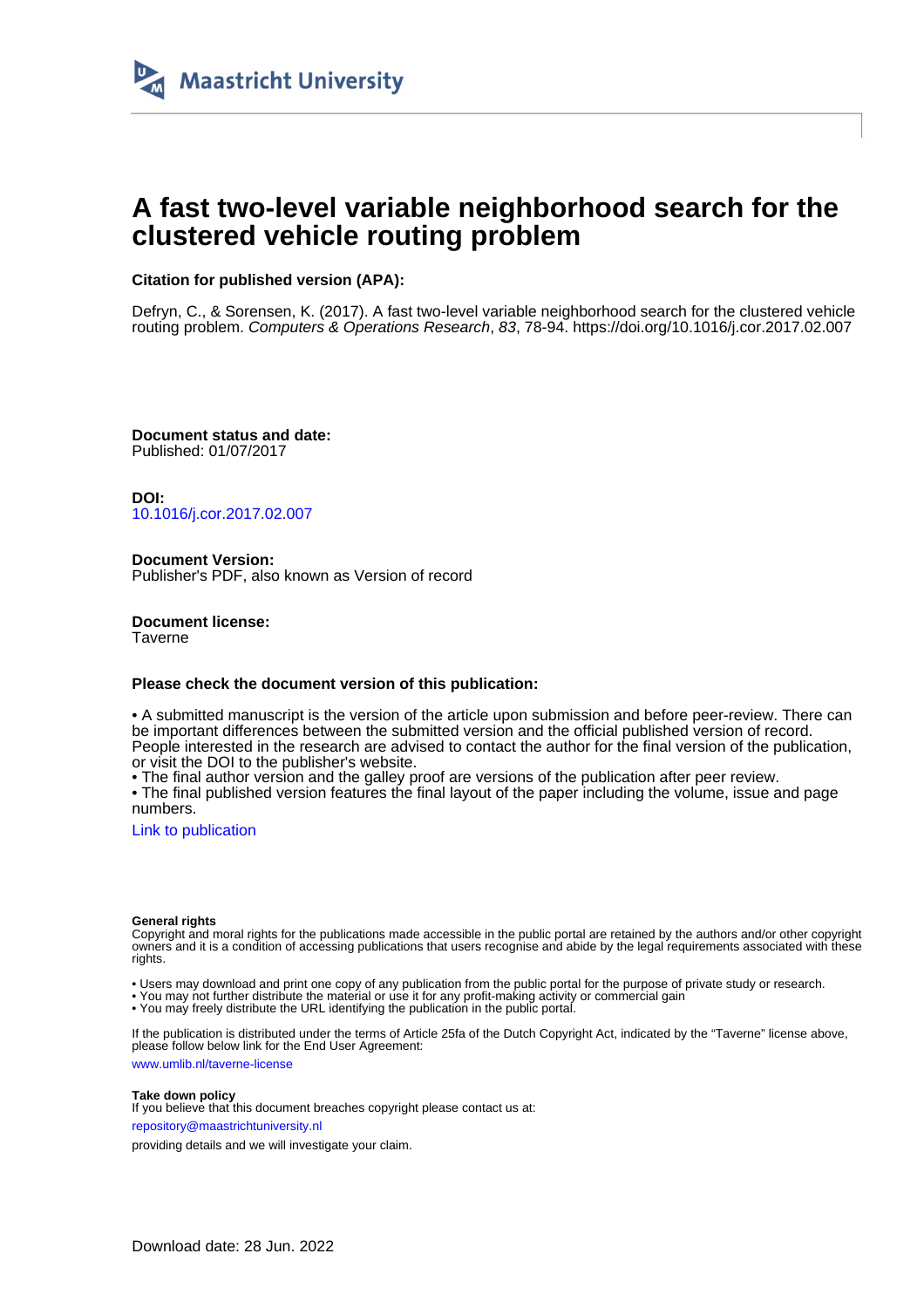Contents lists available at [ScienceDirect](http://www.ScienceDirect.com)





# Computers and Operations Research

journal homepage: [www.elsevier.com/locate/cor](http://www.elsevier.com/locate/cor)

# A fast two-level variable neighborhood search for the clustered vehicle routing problem



# Christof Defryn<sup>∗</sup> , Kenneth Sörensen

*University of Antwerp, Departement of Engineering Management, ANT/OR - Operations Research Group, Belgium*

## a r t i c l e i n f o

*Article history:* Received 11 May 2016 Revised 24 November 2016 Accepted 8 February 2017 Available online 9 February 2017

*Keywords:*

Clustered vehicle routing problem Variable neighborhood search Metaheuristic

# a b s t r a c t

In this paper, we present an improved two-level heuristic to solve the clustered vehicle routing problem (CluVRP). The CluVRP is a generalization of the classical capacitated vehicle routing problem (CVRP) in which customers are grouped into predefined clusters, and all customers in a cluster must be served consecutively by the same vehicle. This paper contributes to the literature in the following ways: (i) new upper bounds are presented for multiple benchmark instances, (ii) good heuristic solutions are provided in much smaller computing times than existing approaches, (iii) the CLUVRP is reduced to its cluster level without assuming Euclidean coordinates or distances, and (iv) a new variant of the CluVRP, the CluVRP *with weak cluster constraints*, is introduced. In this variant, clusters are allocated to vehicles in their entirety, but all corresponding customers can be visited by the vehicle in any order.

The proposed heuristic solves the CluVRP by combining two variable neighborhood search algorithms, that explore the solution space at the cluster level and the individual customer level respectively. The algorithm is tested on different benchmark instances from the literature with up to 484 nodes, obtaining high quality solutions while requiring only a limited calculation time.

© 2017 Elsevier Ltd. All rights reserved.

#### **1. Research context and literature review**

Introduced by [Dantzig](#page-16-0) and Ramser (1959), the vehicle routing problem (VRP) is one of the best known and most widely studied problems in the Operations Research community. Many variants of the VRP have been proposed and solved during the last decades. In this paper, we focus on the *clustered vehicle routing problem* (Clu-VRP), a variant of the capacitated vehicle routing problem (CVRP) in which all customers are partitioned into predefined *clusters*. In the *strict* version of the CluVRP, all customers belonging to the same cluster should be visited by the same vehicle consecutively in the same path. In other words, when a customer is visited by a vehicle, all other customers belonging to the same cluster should be visited first before the vehicle can either return to the depot or move to a client that belongs to another cluster. We refer to this problem as the *clustered vehicle routing problem with strong cluster constraints*. In [Section](#page-8-0) 5, we will define a new variant of the problem with *weak cluster constraints*.

The idea of customer clustering was [introduced](#page-16-0) by Chisman (1975) when defining the *clustered travelling salesman problem* (CluTSP). The objective of this problem is to construct a Hamiltonian path with minimum distance, visiting all customers exactly

<sup>∗</sup> Corresponding author. *E-mail address:* [christof.defryn@uantwerpen.be](mailto:christof.defryn@uantwerpen.be) (C. Defryn).

<http://dx.doi.org/10.1016/j.cor.2017.02.007> 0305-0548/© 2017 Elsevier Ltd. All rights reserved. once. Customers, however, are assigned to a set of predefined clusters and an extra constraint imposes that all customers belonging to the same cluster should be served consecutively. The main algorithmic contributions regarding the CLUTSP consist of a tabu search heuristic [\(Laporte](#page-17-0) et al., 1997), genetic [algorithms](#page-16-0) (Ding et al., 2007; Potvin and Guertin, 1996) and a path relinking approach including GRASP [\(Mestria](#page-17-0) et al., 2013). In addition to a number of vehicle routing applications, the CLUTSP can also be applied in many other fields, such as manufacturing (machine scheduling, plate cutting, optimisation of resource usage in a production process), IT (disk fragmentation, optimisation of computer program structure) and microscopy (cytology) [\(Laporte](#page-17-0) et al., 2002).

The CLUVRP was introduced by Sevaux and [Sörensen](#page-17-0) (2008) in order to model the parcel delivery activities of courier companies. A common practice in this industry is to sort all outbound parcels into bins, where each bin corresponds to a specific, predefined part of the distribution area, called a *zone*. The first step in solving the distribution planning problem of a courier company is to assign these bins (zones) to the vehicles available. A multi-objective approach for this problem is presented by [Janssens](#page-17-0) et al. (2015). Afterwards, an optimal cluster and customer sequence should be determined for every vehicle. Other examples involving customer clustering can be found in situations where it is desirable that certain customers are served by the same vehicle. This might be due to the fact that some customers demand a similar service, request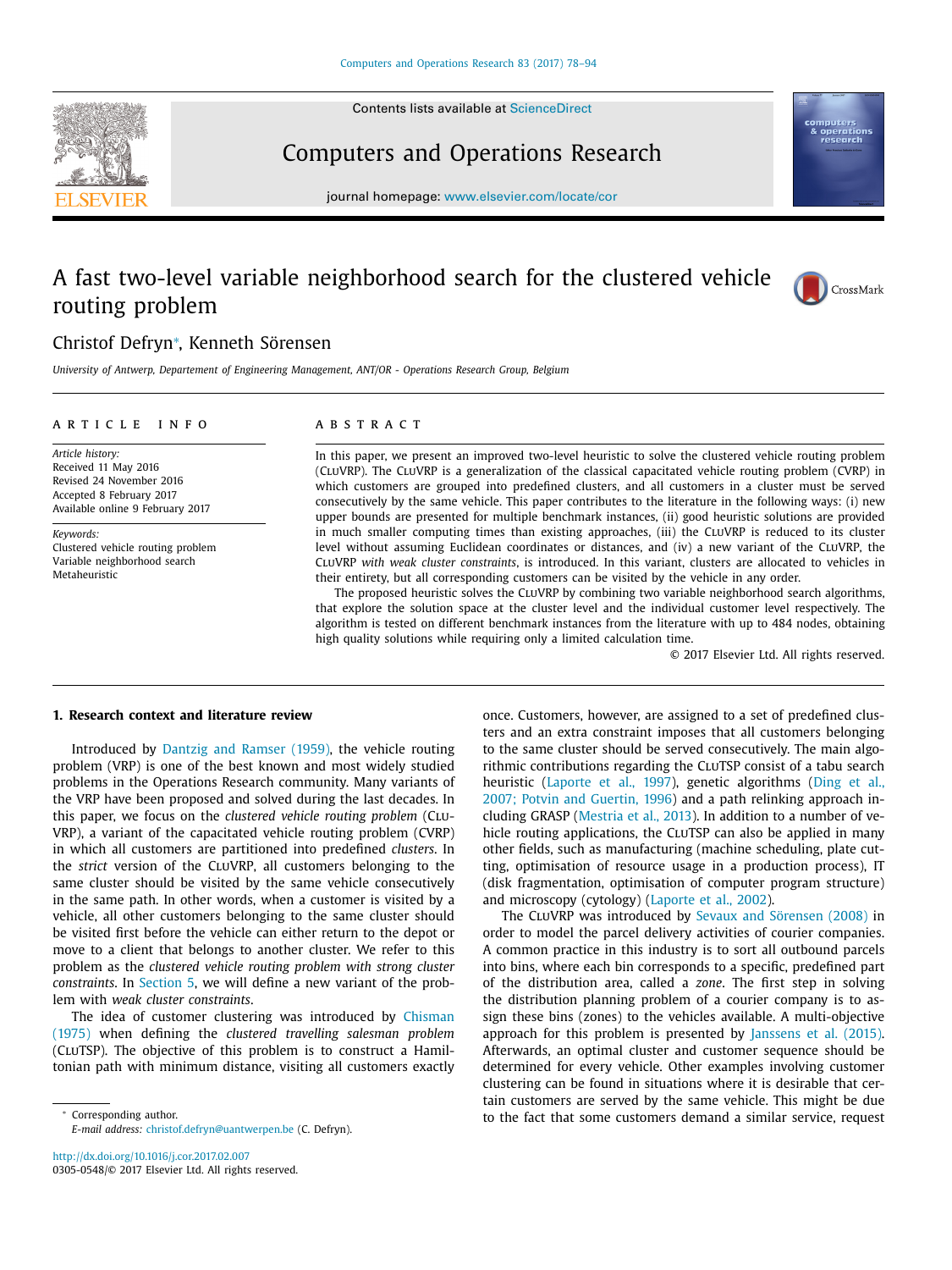<span id="page-2-0"></span>a specific repairman skill, or if the customer-driver relationship is perceived important by one of the parties.

In Pop et al. [\(2012\),](#page-17-0) an exact method for solving the CLUVRP is developed as an extension of the Generalized Vehicle Routing Problem (GVRP). The GVRP is closely related to the CLUVRP, as both problems share the concept of customer clustering. Contrary to the CluVRP, the GVRP requires that only one customer is visited in every cluster (Ghiani and [Improta,](#page-16-0) 2000). A new compact and effective integer programming formulation and exact solution approach is proposed in [Battarra](#page-16-0) et al. (2014).

To solve the CluVRP heuristically, [Barthélemy](#page-16-0) et al. (2010) introduce a transformation of the CluVRP into the CVRP. This is done by adding a large distance *M* to all inter-cluster edges in the distance matrix. As a result, routes are obtained in which all customers of a single cluster are served before leaving the cluster, because of the high penalty costs. In [Barthélemy](#page-16-0) et al. (2010) this *big M approach* is further combined with a simulated annealing heuristic.

A hybrid algorithm that does not make use of the big *M* transformation is proposed in Marc et al. [\(2015\),](#page-17-0) but this algorithm makes use of precomputed cluster centers and is therefore only able to solve Euclidean instances. Furthermore, no calculation times are mentioned.

Two alternative metaheuristic solution approaches are proposed by Vidal et al. [\(2015\).](#page-17-0) The first one is an adaptation of the Iterated Local Search (ILS) algorithm developed by [Subramanian](#page-17-0) (2012) for the CVRP. In order to avoid the evaluation of many infeasible moves, due to the additional cluster constraints, the neighborhoods are redefined. Secondly, Vidal et al. [\(2015\)](#page-17-0) use their Unified Hybrid Genetic Search (UHGS) approach to solve the CluVRP. Since this method is designed to solve the non-clustered VRP, the precomputation of all intra cluster Hamiltonian paths is required. The authors report high quality solutions for both methods. This solution quality, however, comes at the expense of very high calculation times.

Defryn and [Sörensen](#page-16-0) (2015) propose a decomposition of the problem in two optimisation levels: a high-level routing problem at the cluster level and a low-level routing problem at the individual customer level. [Expósito-Izquierdo](#page-16-0) et al. (2016) acknowledge the two-level optimisation strategy and propose a solution algorithm that combines the Record-to-record algorithm (Li et al., [2007\)](#page-17-0) at the cluster level with the Lin–Kernighan heuristic (Lin and [Kernighan,](#page-17-0) 1973) to determine the intra-cluster routes.

The current paper contributes to the existing literature in the following ways. First, we are able to report improved results on most of the instances provided by [Expósito-Izquierdo](#page-16-0) et al. (2016). Secondly, even though good algorithms exist for solving the CLU-VRP, most notably the ones proposed by Vidal et al. [\(2015\),](#page-17-0) a gap remains for an approach that allows to calculate good solutions in a *short amount of computing time*. The heuristic procedure proposed in this paper is able to generate good quality feasible solutions very fast. Such an algorithm is necessary in situations where large calculation times are not available or impractical, such as in the daily planning process of couriers or other transportation companies. It is additionally useful in applications for which the CLU-VRP is solved many times as a subproblem. For example, the problem of defining the optimal customer clusters in the distribution area will rely on the CLUVRP solution as an evaluation criterion. In this case, a fast evaluation is preferred over the fact that the optimal solution is guaranteed. A third contribution is that, compared to Defryn and [Sörensen](#page-16-0) (2015) and [Expósito-Izquierdo](#page-16-0) et al. (2016), we generalise the two-level framework to also handle non-Euclidean instances. Finally, a new CluVRP variant, i.e., the CluVRP *with weak cluster constraints* is introduced in this paper. For some applications, the use of clusters might be beneficial to some extent (e.g., the sorting of the packages and the allocation of zones to vehicles for courier companies, as described above), but could be relaxed when it comes to optimising the route of a single vehicle. In other words, the CluVRP with *weak* cluster constraints still enforces that all customers belonging to the same cluster are visited by the same vehicle, but relaxes the constraint that they should be visited *consecutively*. The customers in the clusters assigned to a vehicle therefore can be visited in any order. To the best of our knowledge, this problem has not yet been described in the literature.

The structure of the paper is as follows. In Section 2, the CluVRP is formally described, after which a detailed analysis of the developed metaheuristic is performed in [Section](#page-3-0) 3. Our algorithm is tuned and tested on multiple instances of different sizes in [Section](#page-5-0) 4. The CLUVRP with weak cluster constraints is introduced and compared to the original strong cluster constraint variant in [Section](#page-8-0) 5. Finally, the main conclusions are summarised in [Section](#page-10-0) 6.

#### **2. Problem definition**

In the CluVRP with strong cluster constraints, we are given a complete undirected graph  $G = (V, E)$ , where V is a set of vertices including one depot (denoted as  $V_0$ ) and multiple customer nodes. A distance  $d_{ii}$ , is associated with each edge  $(i, j) \in E$  connecting two nodes. We consider *K* to be a set of homogeneous vehicles with a maximum capacity *Q* each. All vehicles start and end their trip at the depot. For each customer *i* the demand is denoted by *qi*. Furthermore, a set of clusters is denoted by *R*. Cluster  $r_0 \in R$  only contains one node, the depot. All other clusters contain at least one customer. The set of customers in a cluster is denoted as  $C_r = \{i \in$ *V*\*V*<sup>0</sup> : *r<sub>i</sub>* = *r*}, ∀*r* ∈ *R*.

Following [Expósito-Izquierdo](#page-16-0) et al. (2016), the CLUVRP can be defined by the mathematical model described below which requires the definition of some additional variables. Consider *Z* to be any subset of *V* that is different from *V*. Then, let  $\delta^+(Z)$  be the set of edges  $(i, j) \in Z \times V \setminus Z$  and  $\delta^-(Z)$  the set of edges  $(i, j) \in V \setminus Z \times Z$ *Z*.

$$
x_{ijk} = \begin{cases} 1 & \text{ vehicle } k \text{ travels from node ito node } j \\ 0 & \text{ otherwise} \end{cases}
$$

 $y_{ik} = \begin{cases} 1 & \text{if } i \neq j \end{cases}$ 1 *customer i is served by vehicle k* 0 *otherwise*

$$
\min \sum_{(i,j)\in E} \sum_{k\in K} d_{ij} x_{ijk} \tag{1}
$$

Subject to

$$
\sum_{k \in K} y_{ik} = 1 \qquad \forall i \in V \setminus V_0 \tag{2}
$$

$$
\sum_{k \in K} y_{0k} = |K| \tag{3}
$$

$$
\sum_{j \in V \setminus V_0} x_{ijk} = \sum_{j \in V \setminus V_0} x_{jik} = y_{ik} \qquad \forall k \in K, \forall i \in V \tag{4}
$$

$$
\sum_{i \in V} q_i y_{ik} \le Q \qquad \forall k \in K \tag{5}
$$

$$
\sum_{i\in S}\sum_{j\notin S}x_{ijk}\leq y_{hk}\qquad\forall Z\subseteq V\backslash V_0,\forall h\in Z,\forall k\in K\tag{6}
$$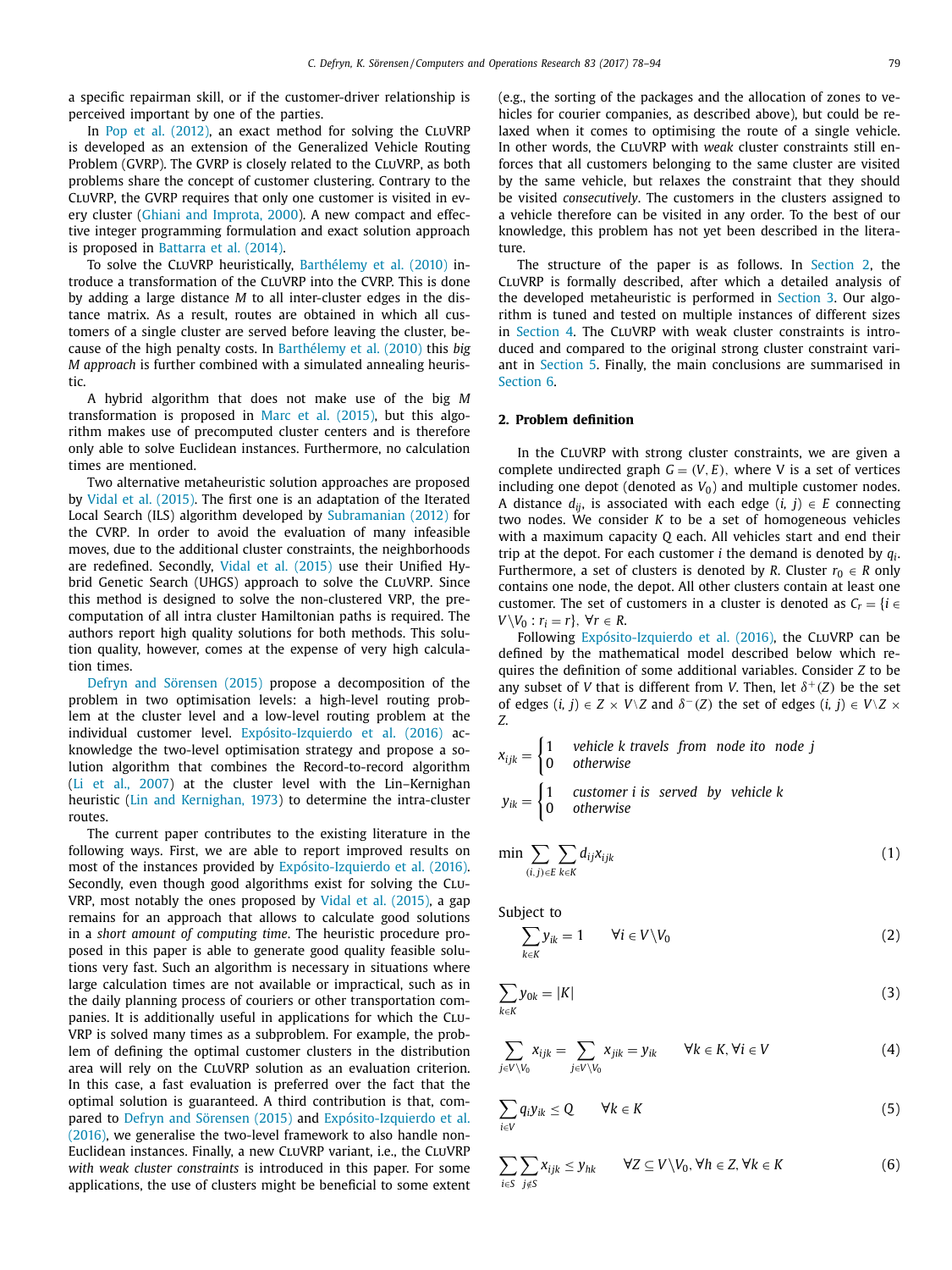<span id="page-3-0"></span>

**Fig.** 1. The CLUVRP with strong cluster constraints. All three vehicles depart from the central depot (gray rectangle) to serve all the customers (black circles). All customers within the same cluster should be served consecutively by the same vehicle.

$$
\sum_{(i,j)\in\delta^+(C_r)}\sum_{k\in K}x_{ijk}=\sum_{(i,j)\in\delta^-(C_r)}\sum_{k\in K}x_{ijk}=1 \qquad \forall r\in R
$$
\n(7)

*x<sub>ijk</sub>* ∈ {0, 1}  $\forall (i, j) \in E, \forall k \in K$  (8)

$$
y_i \in \{0, 1\} \qquad \forall i \in V, \forall k \in K \tag{9}
$$

In the model formulation above, the objective function [\(1\)](#page-2-0) minimises the total distance travelled by all vehicles. Constraints [\(2\)](#page-2-0) ensure that each customer is visited exactly once. Contraints [\(3\)](#page-2-0) state that all vehicles should visit the depot. Constraints [\(4\)](#page-2-0) guarantee that the same vehicle that arrives at a customer also leaves from that customer. Constraints [\(5\)](#page-2-0) make sure that vehicle capacities are respected. The subtour elimination constraints are represented by Eq. [\(6\).](#page-2-0) Constraints (7) establish that each cluster is visited exactly once by one vehicle.

The CLUVRP is visualised in Fig. 1. On the left hand side, the final solution of the CluVRP with strong cluster constraints is shown at the individual customer level. The corresponding solution at the cluster level is included at the right hand side. This high level representation will be used during the algorithm to reduce the complexity of the problem by exploiting its clustered substructure.

As demonstrated by [Lenstra](#page-17-0) and Kan (1981), the CVRP is NPhard. Since any CVRP can be reduced to a CLUVRP with one customer in each cluster and the complexity of this reduction is linear with respect to the number of customers, the CluVRP is also NP-hard [\(Barthélemy,](#page-16-0) 2012).

#### **3. A metaheuristic approach for the CLUVRP**

We propose a metaheuristic approach that explores the solution space at two different levels: the *cluster level* and the *customer level*. At both levels, a Variable Neighborhood Search (VNS) algorithm is used to find a local optimum. VNS, introduced by Mladenović and Hansen (1997) has proven to be a successful framework for solving combinatorial optimisation problems, especially vehicle routing problems (Hansen and Mladenović, 2014). First, the problem is solved at the cluster level. Afterwards, this result is used as an input for the customer level VNS. During the diversification phase, the algorithm moves back from the customer to the cluster level. The outline of our heuristic is shown in Algorithm 1. In the following sections, we take a closer look at the different operators and their implementation.

# *3.1. Precomputation*

During precomputation all inter cluster distances are quantified. As described earlier, only the distance  $d_N(i, j)$  between individual **Algorithm 1** Pseudocode of the two-level metaheuristic approach for solving the CLUVRP.

1: *nIterationsNoImprovement*  $\leftarrow$  0; 2: *goToNodeVNS* ← false; *stoppingCriterion* ← false; 3: best solution found:  $S_i^* =$ ; 4: objective value of best solution found:  $f(S_i^*) \leftarrow \infty$ ; 5: **Step 0: Precomputation** 6: calculate-inter-cluster-distances(); 7: **Step 1: Constructive phase** 8:  $S_c \leftarrow$  allocate-clusters-to-vehicle(); 9: **Step 2: Intensification phase** 10: **do**  $11: S'$  $S'_c \leftarrow$  perform-VNS-at-cluster-level( $S_c$ );<br>**do** 12: **do** 13:  $S_i \leftarrow \text{convert-from-cluster-to-customer-level}(S'_c);$ 14: *S*  $\leftarrow$  perform-VNS-at-customer-level( $S_i$ ); 15: **if**  $f(S_i') < f(S_i^*)$  then 16:  $S_i^* \leftarrow S_i'$ ; 17:  $f(S_i^*) \leftarrow f(S_i')$ ; 18:  $\blacksquare$  *nIterationsNoImprovement*  $\leftarrow$  0; 19: **else** 20: *nIterationsNoImprovement* ← *nIterationsNoImprovement* + 1; 21: **if** *nIterationsNoImprovement* = *maxIterationsNoImprovement* **then** 22: *stoppingCriterion* ← true; 23: break; 24: **end if** 25: **end if** 26: **Step 3: Diversification phase** 27:  $S_c \leftarrow \text{perturb}(S'_c);$ 28: repair $(S_c)$ ; 29:  $r \leftarrow \text{get-random-number}[0,1]();$ 30: **if** *r* < *cluVNSProb* **then** 31: *goToNodeVNS* ← false; 32: **else** 33: *goToNodeVNS* ← true; 34: **end if** 35: **while** *goToNodeVNS* = true; 36: **while** *stoppingCriterion* = false; 37: return *S*<sup>∗</sup> *i* ;

nodes *i* and *j* is given. These distances are not necessarily symmetrical or Euclidean. To solve the CluVRP at the cluster level (i.e., to determine the assignment of clusters to vehicles and the sequencing of the clusters per vehicle), the *inter cluster distance matrix* should be defined. For this purpose we use the shortest edge between two clusters as an approximation for the inter-cluster distance as this will be the preferred edge to go from one cluster to another in the low-level routing solution.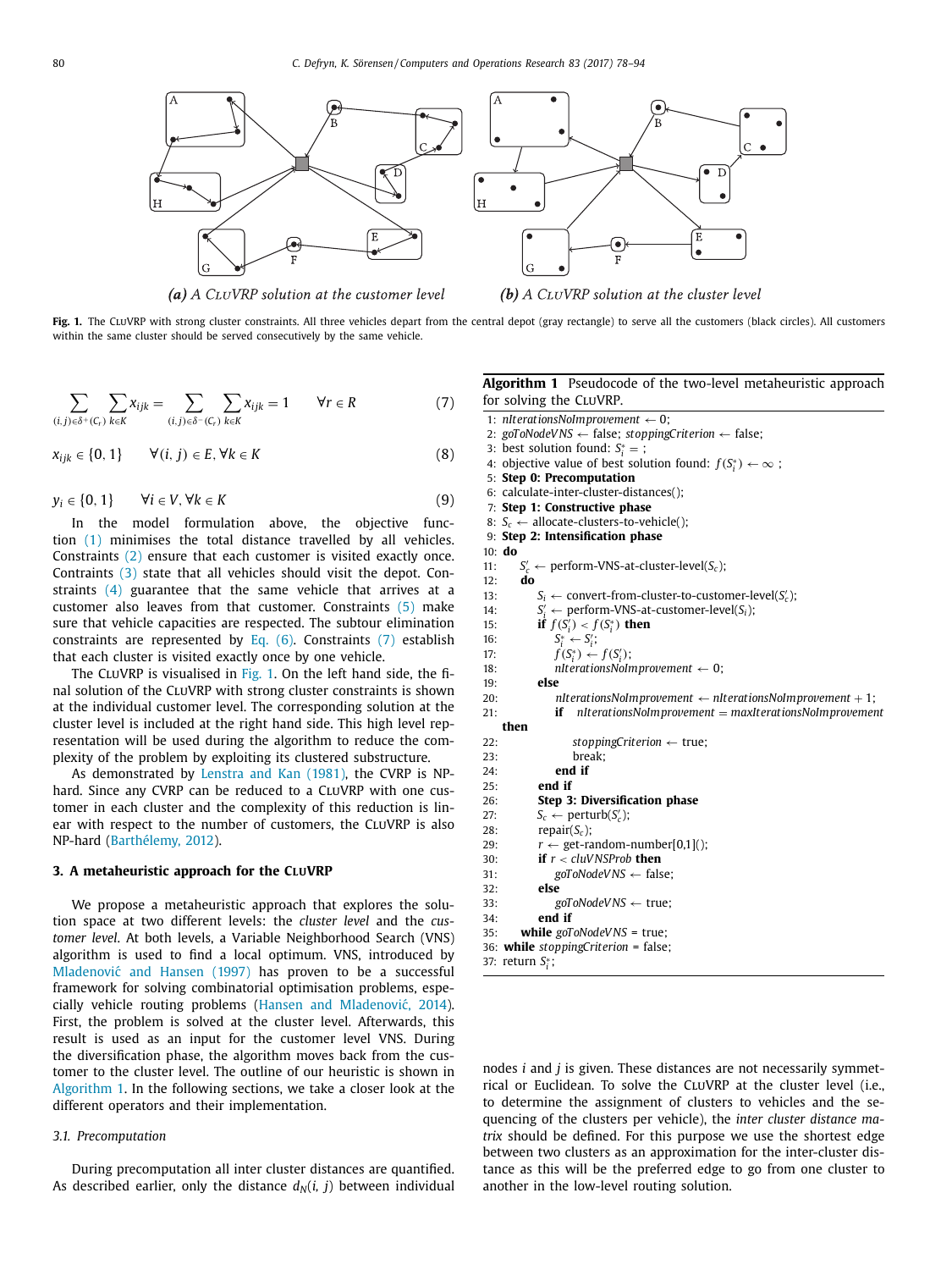# <span id="page-4-0"></span>*3.2. Constructive phase*

The main goal of the constructive phase is to generate a feasible initial solution at the *cluster level*. This means that for every cluster, the individual customers are disregarded and the cluster as a whole is allocated to an available vehicle. Even though the travel times between the clusters are taken into account during the constructive process, constructing a feasible allocation of clusters to vehicles is the priority in this phase. Therefore, instead of using a VRP algorithm, a *bin packing approach* is preferred here. This design choice is justified as follows.

First, contrary to a standard VRP formulation, the number of vehicles is given and should not be optimised any further, as all vehicles must be used anyway. As a result, the exact number of trips is known in advance. Furthermore, it can be argued that the inter cluster Hausdorff distances are only an approximation of the distances between two clusters, as the real distance depends on both the cluster and customer sequence in the trip. Finally, the instances (especially the smaller ones) are constructed in such a way that only very little to no spare capacity is available. For these reasons, a problem specific bin packing approach is more suitable here.

If we disregard the travel of the vehicles between clusters, the allocation of clusters with their given demand to a set of vehicle can be modeled as a *one-dimensional bin packing problem with given number of bins*. A set of items (clusters) with a given weight (total demand) are to be packed into a set of bins (vehicles) with a predefined maximal load (vehicle capacity *Q*).

The one-dimensional bin packing problem is shown to be strongly NP-complete (Garey and [Johnson,](#page-16-0) 1978). Because we are not interested in the optimal bin packing solution, but a solution for the CluVRP, we prefer a fast algorithm that provides us with a feasible result. The *first-fit decreasing* and the *best-fit decreasing* algorithms are most commonly applied in the literature. In this paper, the best-fit decreasing strategy is adopted.

The traditional best-fit bin packing algorithm places each item (cluster), in succession, into the fullest bin (vehicle) in which it fits [\(Fleszar](#page-16-0) and Hindi, 2002). For a simple bin packing problem this is satisfactory, but when solving the CLUVRP, it is important that efficient routes can be constructed afterwards with the clusters that have been allocated to the same vehicle. For every cluster, sorted in decreasing order according to demand, we therefore look at the latest cluster that was added to all the bins (vehicles). We then prefer the vehicle for which this latest cluster is located the closest to the current cluster to add. In this way, the algorithm is more likely to combine different clusters that are located in the same part of the distribution area into one vehicle. Once a vehicle has departed from the depot in a certain direction (certain clusters are assigned to that vehicle), we force that other clusters in that same direction are also allocated to this vehicle.

Due to the deterministic character of this constructive heuristic, the same initial solution will be generated during every run of the algorithm. In order to prevent this from happening, an alternative strategy, which involves some randomness, is defined. With a predefined probability RANDCONSTRUCTPROB, the current cluster is not allocated to the closest vehicle, but from all feasible vehicles (vehicles with enough spare capacity) one vehicle is selected at random.

#### *3.3. Redistribution algorithm*

As for each instance the number of vehicles is given, the heuristic constructive procedure used to allocate clusters to vehicles might reach a point where no vehicle has enough capacity left to store the next cluster. In order to cope with these situations, a specific redistribution operator, that tries to re-optimize the current capacity distribution, is built into the solution algorithm.



**Fig. 2.** Visualisation of the *clusterSwap* operator. By swapping the clusters with demand of 14 and 10, free space is created in vehicle 1 where the additional cluster with a demand of 7 can be placed.

This redistribution algorithm aims to increase the fill rate of one of the vehicles as much as possible by means of a CLUSTER-Swap operator, that swaps the vehicle of two already allocated clusters. All cluster pairs are checked sequentially, and the best move — the one leading to the highest possible fill rate for one of the vehicles — is executed.

The CLUSTERSWAP operator is illustrated in Fig. 2. Two vehicles are considered with a capacity of 50 items each and eight clusters with a demand of 19,14,14,12,11,11,10 and 7 items should be allocated to one of the vehicles. As shown, adding the last cluster to any of the vehicles will result in an infeasible solution. This issue is solved by swapping the vehicles assigned to the clusters with a demand of 14 and 10, which will result in a 100% utilisation of vehicle 2. As a results, enough spare capacity becomes available in vehicle 1 to hold the cluster with a demand of 7.

#### *3.4. Intensification phase*

From the moment that a feasible solution is constructed, the algorithm starts the intensification phase in which the initial solution is improved until a local optimum is reached. This is done in three steps.

First, the initial solution is improved at its cluster level by means of a VNS. A locally optimal cluster sequence is obtained for every vehicle. Afterwards, this cluster level solution is translated to the individual customer level by a conversion operator. The obtained result are then used as the input for a second VNS at the individual customer level.

#### *3.4.1. Intensification at the cluster level*

The first part of the intensification phase is executed at the level of the clusters and uses the inter cluster distance matrix, constructed during precomputation. By ignoring all individual customer nodes, the problem size and complexity are reduced. The obtained high level routing problem is solved by a VNS with the objective of finding an optimal cluster sequence for every vehicle. The search is based on seven local search operators that are commonly used in vehicle routing. Both *intra and inter vehicle neighborhoods* are explored. The intra vehicle operators try to minimize the total distance of a single trip. The inter vehicle operators combine at least two trips while trying to improve the global cost (total distance) of the solution by moving one or exchanging a set of clusters between different vehicles. All local search operators are shown in [Table](#page-5-0) 1 and have complexity  $O(n^2)$ . We use the *first improvement strategy*, as every beneficial move encountered is executed by the algorithm.

The order in which the neighborhoods are checked by the algorithm is changed randomly each time the VNS is called. When no improvement can be found in the current neighborhood, the algorithm moves to the next neighborhood. Every time an improvement is found, the algorithm returns to the first neighborhood. This is repeated until none of the neighborhoods is able to improve the current solution any further, and a local optimum is reached at the cluster level.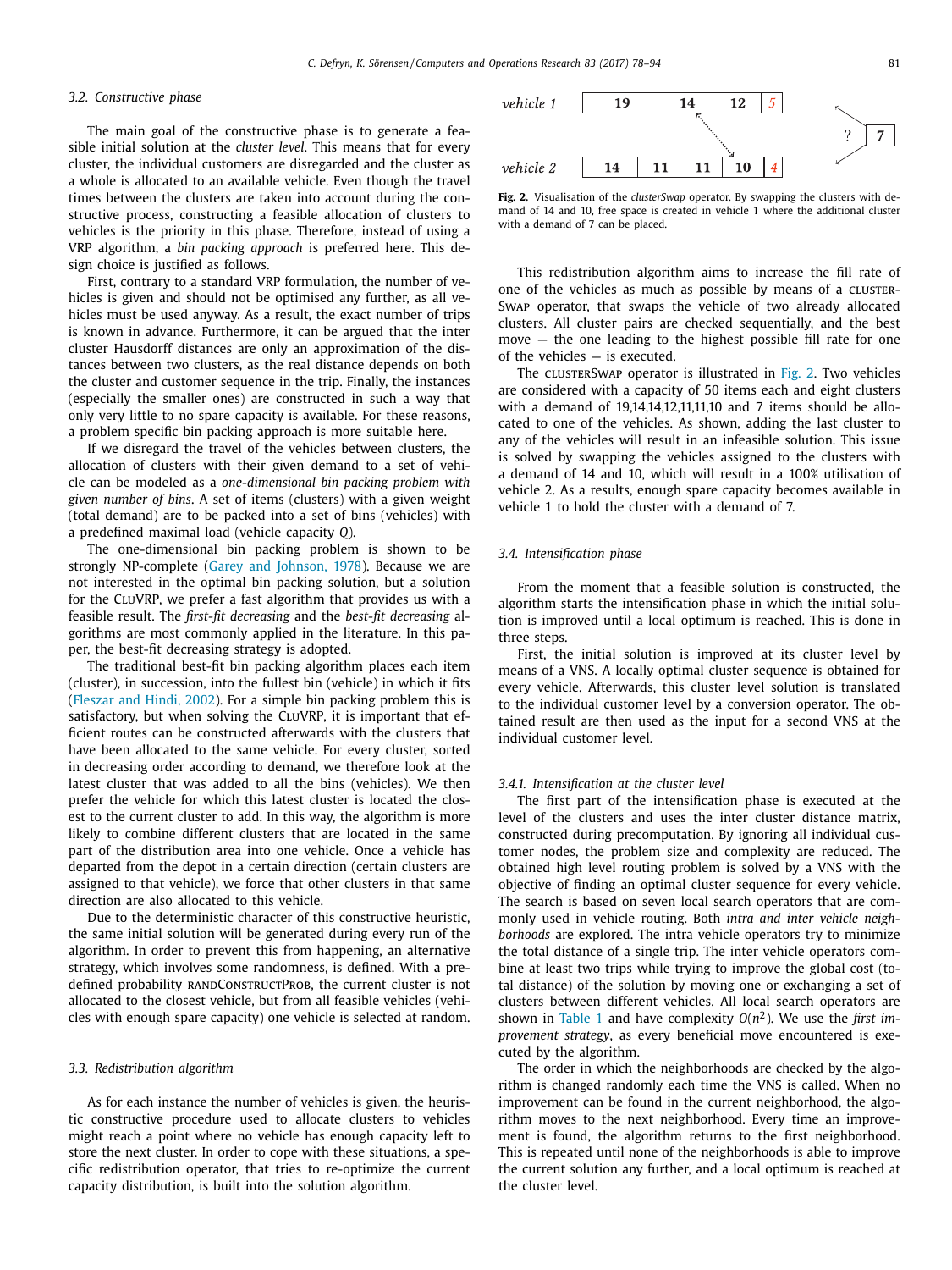<span id="page-5-0"></span>List of all intra and inter vehicle local search operators, implemented in the VNS at the cluster level.

|                               | Intra vehicle operators                                                                                                                                 |  |  |  |  |  |  |
|-------------------------------|---------------------------------------------------------------------------------------------------------------------------------------------------------|--|--|--|--|--|--|
| Swap<br>Relocate              | Swap the position of two clusters in a single trip.<br>Remove one cluster and insert it at a different position in the trip.                            |  |  |  |  |  |  |
| Two-Opt                       | Remove two edges and replace them by two new edges to close<br>the tour.                                                                                |  |  |  |  |  |  |
| Or-Opt                        | Remove N consecutive clusters and insert them at a different<br>position in the trip. (with $N = \{2, 3, 4\}$ )                                         |  |  |  |  |  |  |
|                               | Inter vehicle operators                                                                                                                                 |  |  |  |  |  |  |
| Swap<br>Relocate<br>$Or$ -Ont | Swap the vehicle of two clusters.<br>Remove one cluster and insert it in another trip.<br>Remove N consecutive clusters and insert them in another trin |  |  |  |  |  |  |

#### *3.4.2. Conversion operator*

 $(with N = \{2, 3, 4\})$ 

The best cluster sequence for every vehicle obtained during the intensification phase at the cluster level is converted into a solution at the customer level before sending it to the customer level intensification phase. This is done by the conversion operator.

For each cluster, an intra cluster TSP was constructed heuristically during pre-processing. The order in which the nodes appear in this TSP is maintained by the conversion operator. The starting node is chosen as the node closest to the current position of the vehicle. In other words, when entering a new cluster, the customer that is closest to the vehicles' current position (either the last customer visited in the previous cluster of the depot) is visited first. Starting from this customer, the node sequence equals the intra cluster TSP constructed during pre-processing.

With a probability given by the parameter RANDCONVERSION-PROB, all nodes of the current clusters are added randomly to the solution. In this way, we introduce some diversification in the conversion operator and a larger part of the solution space is searched.

The solution obtained after applying the conversion operator is considered the initial solution at the customer level.

#### *3.4.3. Intensification at the customer level*

The initial solution at the customer level constructed by the conversion operator, is improved further during a second intensification phase in which all individual customer nodes are taken into account. Similar to the VNS discussed in [Section](#page-4-0) 3.4.1, a set of neighborhoods is explored in the search for a local optimal solution.

The cluster constraints, however, impose that all customers belonging to the same cluster should remain visited consecutively in the same path. This restricts the number of feasible moves to be checked by the local search operators.

Two main groups of neighborhoods can be distinguished: the *intra cluster* and the *inter cluster* neighborhoods. The first group is responsible for improving the Hamiltonian path within a certain cluster. The optimality of these intra cluster routes is also dependent on the cluster sequence, as this might affect the optimal edge to enter or leave the cluster. Secondly, the inter cluster neighborhoods operate on the cluster order as obtained by the VNS at the cluster level. As no customer information was taken into account at the cluster level, a modified cluster sequence might be beneficial. The inter cluster operators can be both intra or inter vehicle, as the performed moves can involve a single vehicle (e.g., two entire clusters swap within the same vehicle), or multiple vehicles (e.g., two entire clusters belonging to different vehicles are swapped). The neighborhoods used by the VNS at the customer level are described in [Table](#page-6-0) 2.

Similar to the first VNS, the applied neighborhoods are checked sequentially. When an improvement is found, the algorithm restarts by exploring the first neighborhood. It continues until none of the neighborhoods is able to improve the solution any further and a local optimum is reached. Again, the order in which the neighborhoods are checked by the algorithm is changed randomly by each call of the VNS.

#### *3.5. Diversification phase*

After having evaluated the new solution obtained at the customer level, the algorithm executes its diversification strategy to continue the search and explore another part of the solution space. This diversification operator consists of a *perturbation operator*, that destroys parts of the solution, followed by a *repair operator*.

As all customer nodes that belong to the same cluster should remain grouped together, the removal of one customer node by the perturbation operator would in the end result in the removal of the complete cluster this customer belongs to. Therefore, the perturbation operator is applied immediately to the current solution at the cluster level. A random part of the solution, denoted by the parameter pertRate, is destroyed and the removed clusters are stacked in a separate list.

Afterwards, all removed clusters are reallocated to random vehicles by the repair operator while making sure that the vehicle capacity constraints are not violated. If no feasible vehicle can be found for a certain cluster, the redistribution operator (described in [Section](#page-4-0) 3.3) is called by the algorithm.

When a new solution is obtained, the algorithm can resume its search at two different points. Either the new solution at the cluster level is improved first by the intensification phase at the cluster level, or the algorithm calls the conversion operator immediately after the diversification phase. The probability to call the VNS at the cluster level after the diversification operator is denoted by the parameter cluVNSprob.

#### **4. Parameter tuning and experimental results**

#### *4.1. Parameter tuning*

The algorithm is controlled by four parameters, summarised in [Table](#page-6-0) 3. In order to fully test the impact of these parameter values on the solution quality, a full factorial statistical experiment is executed. The tuning is done on a selection of large-size instances as provided by [Battarra](#page-16-0) et al. (2014). See [Section](#page-6-0) 4.3 for a more elaborate presentation of the instances. The results of this tuning procedure are visualised in [Fig.](#page-6-0) 3, for each individual parameter. The obtained best parameter settings are shown in the last col-umn of [Table](#page-6-0) 3. The optimal value for the RANDCONSTRUCTPROB parameter is zero, stating that allocating each cluster to a close-by vehicle outperforms a randomized approach. For the CLUVNSPROB parameter the optimal value equals 1, meaning that after the diversification phase the best strategy is again to first optimise the solution at the cluster level. All results in this paper are obtained using these optimal parameter values.

#### *4.2. Stopping criterion*

The search procedure continues until a stopping criterion is reached. Our algorithm uses a *predefined number of iterations without improvement*. It can be expected that the solution quality will increase for a larger number of allowed iterations. This result is shown in [Fig.](#page-7-0) 4. This graph is constructed by using the optimal parameter settings, defined above, while varying the maximum number of iterations without improvement. As expected, we find an almost linear relationship between the calculation time and the number of iterations without improvement. A large improvement of the solution quality is realised during the first seconds of execution. As the optimality gap decreases, more calculation time is re-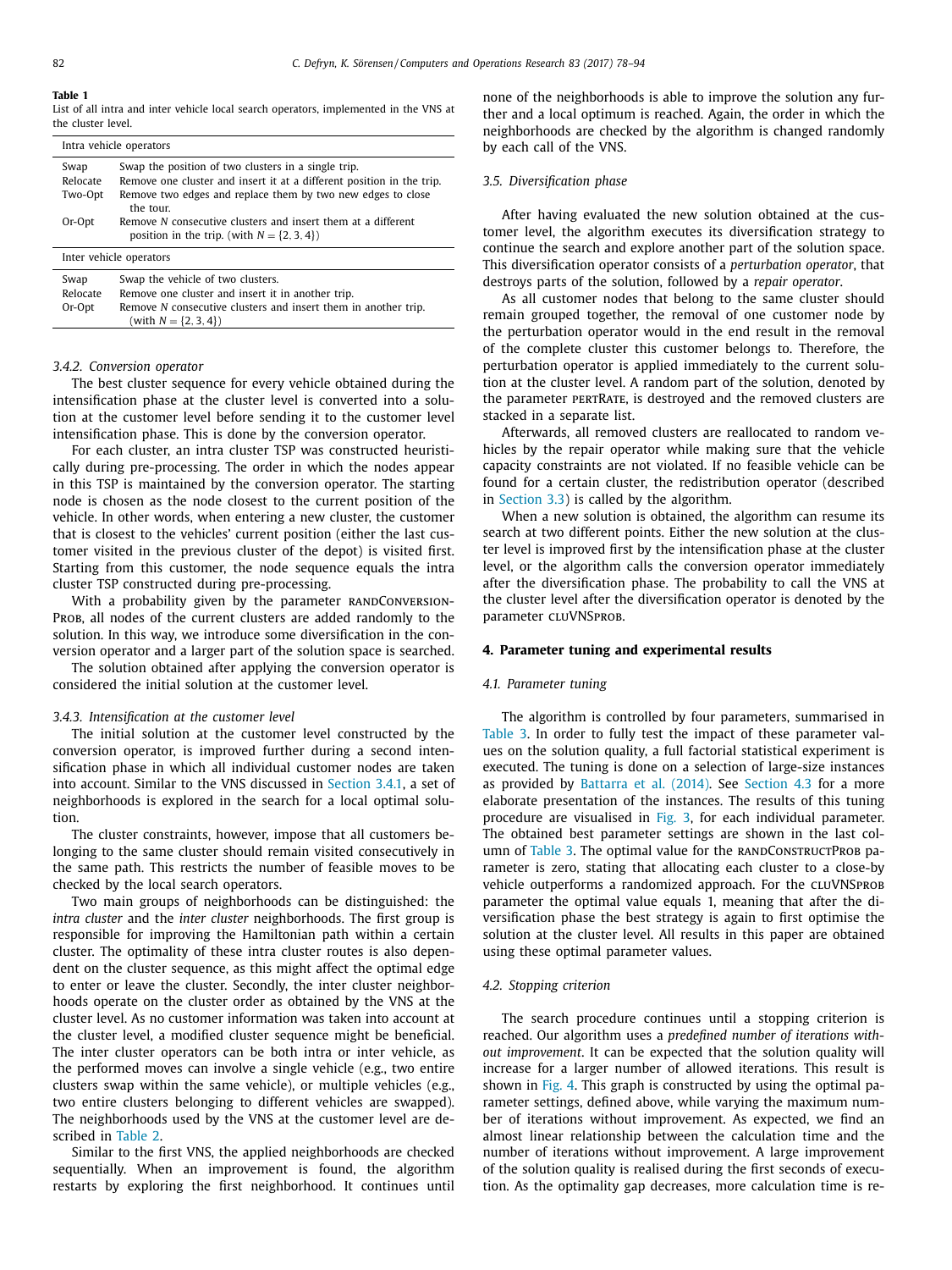<span id="page-6-0"></span>The different VNS neighborhoods at the customer level.

|                                                | Intra cluster operators                                                                                                               |  |  |  |  |  |  |  |
|------------------------------------------------|---------------------------------------------------------------------------------------------------------------------------------------|--|--|--|--|--|--|--|
| Swap                                           | Swap the position of two customers within the same cluster in a single trip.                                                          |  |  |  |  |  |  |  |
| Relocate                                       | Remove one customer and insert it at a different position within the same cluster.                                                    |  |  |  |  |  |  |  |
| Two-Opt                                        | Remove two edges and replace them by two new edges to close the tour.                                                                 |  |  |  |  |  |  |  |
| Or-Opt                                         | Remove N consecutive customers and insert them at a different position within the same cluster in the trip. (with $N = \{2, 3, 4\}$ ) |  |  |  |  |  |  |  |
| Inter cluster operators <i>(intra vehicle)</i> |                                                                                                                                       |  |  |  |  |  |  |  |
| Swap                                           | Swap the position of two clusters within the same trip.                                                                               |  |  |  |  |  |  |  |
| Relocate                                       | Remove all customers of a single cluster and insert them sequentially at a different position in the same trip.                       |  |  |  |  |  |  |  |
|                                                | Inter cluster operators <i>(inter vehicle)</i>                                                                                        |  |  |  |  |  |  |  |
| Swap                                           | Swap the vehicle of two clusters.                                                                                                     |  |  |  |  |  |  |  |
| Relocate                                       | Remove all customers of a single cluster and insert them sequentially in another trip.                                                |  |  |  |  |  |  |  |

#### **Table 3**

Results of parameter tuning on a small subset of the large-size instances. These results are obtained by performing a full-factorial statistical experiment.

| Parameter                 | Definition                                                                                                          | Tested values | # | Best |
|---------------------------|---------------------------------------------------------------------------------------------------------------------|---------------|---|------|
| <b>RANDCONSTRUCTPROB</b>  | Probability that a cluster is allocated to a random instead of the closest feasible<br>vehicle during construction. | $0.0.1$ $0.5$ |   |      |
| <b>RANDCONVERSIONPROB</b> | Probability that an intra cluster route is inserted randomly instead of using the nearest<br>neighbour approach.    | 0.0.11        |   | 0.4  |
| <b>PERTRATE</b>           | Percentage of the solution that is randomly destroyed by the perturbation operator.                                 | $0.0.1$ $0.5$ |   | 0.1  |
| <b>CLUVNSPROB</b>         | Probability that, after the diversification phase, the new solution is improved first at                            | 0.2, 0.3,1    |   |      |
|                           | the cluster level before going to the conversion operator.                                                          |               |   |      |



Fig. 3. Solution quality, measured by the average optimality gap and the average calculation time, for different parameter settings. Results are obtained by performing a full factorial experiment.

quired to further improve the current solution. To preserve a good balance between computation time and solution quality, the stopping criterion is set to 5000 iterations without improvement.

solved multiple times (20 runs per instance). Both the average and best results are reported per instance. For a complete overview of all obtained solutions, we refer to [Appendix](#page-11-0) A.

#### *4.3. Experimental results*

The metaheuristic is tested extensively on benchmark instances of different sizes and with varying degree of clustering. All computational results are obtained using an Intel(R) Core(TM) i7-4790 @ 3.60 GHz with 16GB of RAM. Because the algorithm makes use of randomness during the optimisation process, the instances are

### *4.3.1. Results on the GVRP*θ*3 instances*

The algorithm is tested on a set of 79 small and medium sized test instances, denoted as GVRPθ3, provided by Battarra et al. (2014), as discussed in their paper on *exact [algorithms](#page-16-0) for the Clustered Vehicle Routing Problem*. These GVRP instances are adaptations of existing CVRP instances from [Bektas](#page-16-0) et al. (2011). The transformation is achieved by creating clusters of customers using a seed-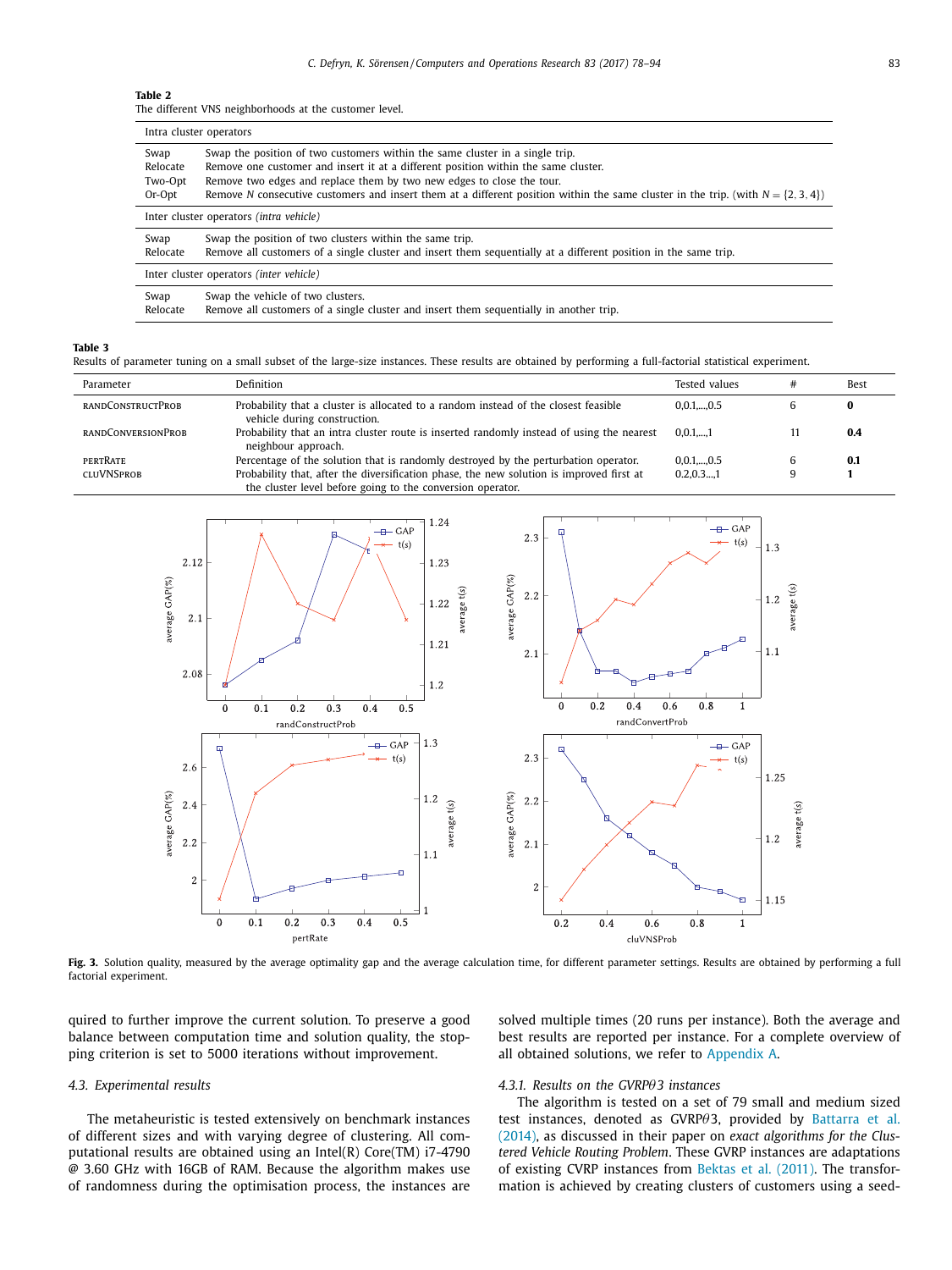<span id="page-7-0"></span>Results for the GVRPθ3 instances. Comparison between the [branch-and-cut](#page-16-0) and price (BCP), branch-and-cut (BC) (Battarra et al., 2014) and the two-level VNS proposed in this paper.

|         |               | <b>BCP</b> |             | BC    |             | VNS (20 runs) |             |               |          |
|---------|---------------|------------|-------------|-------|-------------|---------------|-------------|---------------|----------|
|         |               | Opt.       | Avg. $t(s)$ | Opt.  | Avg. $t(s)$ | Opt.          | Avg. $t(s)$ | Avg. best GAP | Avg. GAP |
| A       | 31-79 cust.   | 27/27      | 42.52       | 27/27 | 4.84        | 24/27         | 0.05        | 0.07%         | 0.07%    |
| B       | 30-77 cust.   | 23/23      | 7.69        | 23/23 | 4.99        | 21/23         | 0.04        | 0.03%         | 0.04%    |
| P       | 15-100 cust.  | 24/24      | 0.48        | 24/24 | 3.77        | 23/24         | 0.06        | 0.00%         | 0.02%    |
| $M + G$ | 100-261 cust. | 2/5        | 157.25      | 3/5   | 25.44       | 3/5           | 5.98        | 0.04%         | 0.18%    |
| total   |               | 76/79      |             | 77/79 |             | 71/79         |             |               |          |
| average |               |            | 26.87       |       | 5.86        |               | 0.43        | 0.03%         | 0.04%    |



**Fig. 4.** Relationship between the number of iterations without improvement (stopping criterion) and the average optimality gap for the tuning instance set.

based algorithm and by replacing the number of required vehicles by the solution (number of bins) of the bin packing problem for each instance. See [Battarra](#page-16-0) et al. (2014) for a more elaborate explanation on the design of the instances. The resulting number of clusters reach 88, while the average number of customers per cluster is three.

The obtained results for the GVRP $\theta$ 3 instances are summarised in Table 4. By using their [branch-and-cut](#page-16-0) method, Battarra et al. (2014) are able to solve 77 out of 79 instances exactly within reasonable time limits. It should be mentioned that for these methods the preprocessing times, which lie between 3 and 8 s, are not included in the calculation times. This preprocessing step consists of the calculation of all possible Hamiltonian paths inside each cluster. Afterwards, while running the branch-and-cut approach, these results are used to define the optimal inter cluster connections at the customer level for a given sequence of clusters. Our VNS algorithm is able to solve 71 instances to optimality, while significantly reducing calculation times. For the other instances, we are able to provide a high quality solution that lies on average 0.04% from optimality. For the instance G-n262-k25-C88-V9 which could not be solved using the exact approach, a heuristic solution with an objective value of 3310 is obtained in a very short calculation time. For instance M-n200-k16-C67-V6 we improve the upper bound to 909.

## *4.3.2. Results on the adapted Golden instances proposed in [Expósito-Izquierdo](#page-16-0) et al. (2016)*

In this section we test our algorithm on the CluVRP benchmark instance sets proposed by [Expósito-Izquierdo](#page-16-0) et al. (2016). The instances are adaptations of the instances introduced by Golden et al. (1998) for the CVRP. Each set is [characterised](#page-16-0) by a parameter  $\rho$ , representing the filling range of a vehicle. When  $\rho = 100\%$ , each vehicle can serve at most one cluster, whereas a lower filling percentage indicates that a higher number of clusters can be combined in one vehicle trip. Five different instance sets are built by setting  $\rho \in \{10, 25, 50, 75, 100\}\%$ .

The two-level solution approach from [Expósito-Izquierdo](#page-16-0) et al. (2016) is compared to the two-level VNS introduced in this paper. Although both algorithms are based on a breakdown of the CLU-VRP in two distinct routing problems, some important differences can be identified. First, [Expósito-Izquierdo](#page-16-0) et al. (2016) define the high-level routing problem by replacing all clusters by their *virtual center* by using the *center of mass concept*. Their approach is therefore limited to Euclidean instances. Secondly, the algorithm by [Expósito-Izquierdo](#page-16-0) et al. (2016) is mainly focused on optimising the solution at the cluster level in which the individual customer sequence is only considered in the Lin-Kernighan heuristic. Our two-level VNS, however, also includes a strong intensification of the low-level routing problem by means of a separate VNS procedure. The results below indicate that it is beneficial to devote additional attention to the solution at the customer level.

The results of both approaches are summarised in [Tables](#page-8-0) 5[–9.](#page-10-0) To allow a fair comparison, a maximum calculation time of 60s is considered for both algorithms. It can be seen that if  $\rho \in \{10,$ 25, 50}%, almost all instances can be improved by our two-level VNS algorithm compared to the results of [Expósito-Izquierdo](#page-16-0) et al. (2016). The reduction in total cost can be up to 6.10% (instance 4, with  $\rho = 10\%$ ). For the instance sets with a higher filling rate ( $\rho$  $\in$  {75, 100}) it turns out to be harder to improve the current best solution. This might be due to the fact that the lower the number of clusters inside a vehicle, the more the CluVRP converges to the more traditional CVRP. Therefore we lose the advantage of exploiting the clustered structure of the problem in our algorithm. However, the gaps remain far below 1% compared to [Expósito-Izquierdo](#page-16-0) et al. (2016) for all instances, ensuring that a high quality and competitive solution is found.

# *4.3.3. Results on the adapted Golden [instances](#page-17-0) proposed in Vidal et al. (2015)*

Finally, we test our algorithm on yet another adaptation of the [Golden](#page-16-0) et al. (1998) instance set, proposed by [Battarra](#page-16-0) et al. (2014). We refer to [Table](#page-10-0) 10 for an overview of the obtained results. Our two-level VNS is compared to the solution [procedure](#page-16-0) of Expósito-Izquierdo et al. (2016), described above, and the UHGS algorithm from Vidal et al. [\(2015\).](#page-17-0) The UHGS algorithm aims at combining the diversification strength of a genetic algorithm with the improvement capabilities of local search and has proven to return high quality solutions that are very close to optimality. The algorithm relies, however, on the exact solution of all intra cluster Hamiltonian paths, [precomputed](#page-16-0) by means of Concorde (Applegate et al., 2006). This causes the required calculation time to increase up to even above the exact solution [approach](#page-16-0) of Battarra et al. (2014). Although in terms of solution quality the UHGS method tends to outperform all existing approaches, the high calculation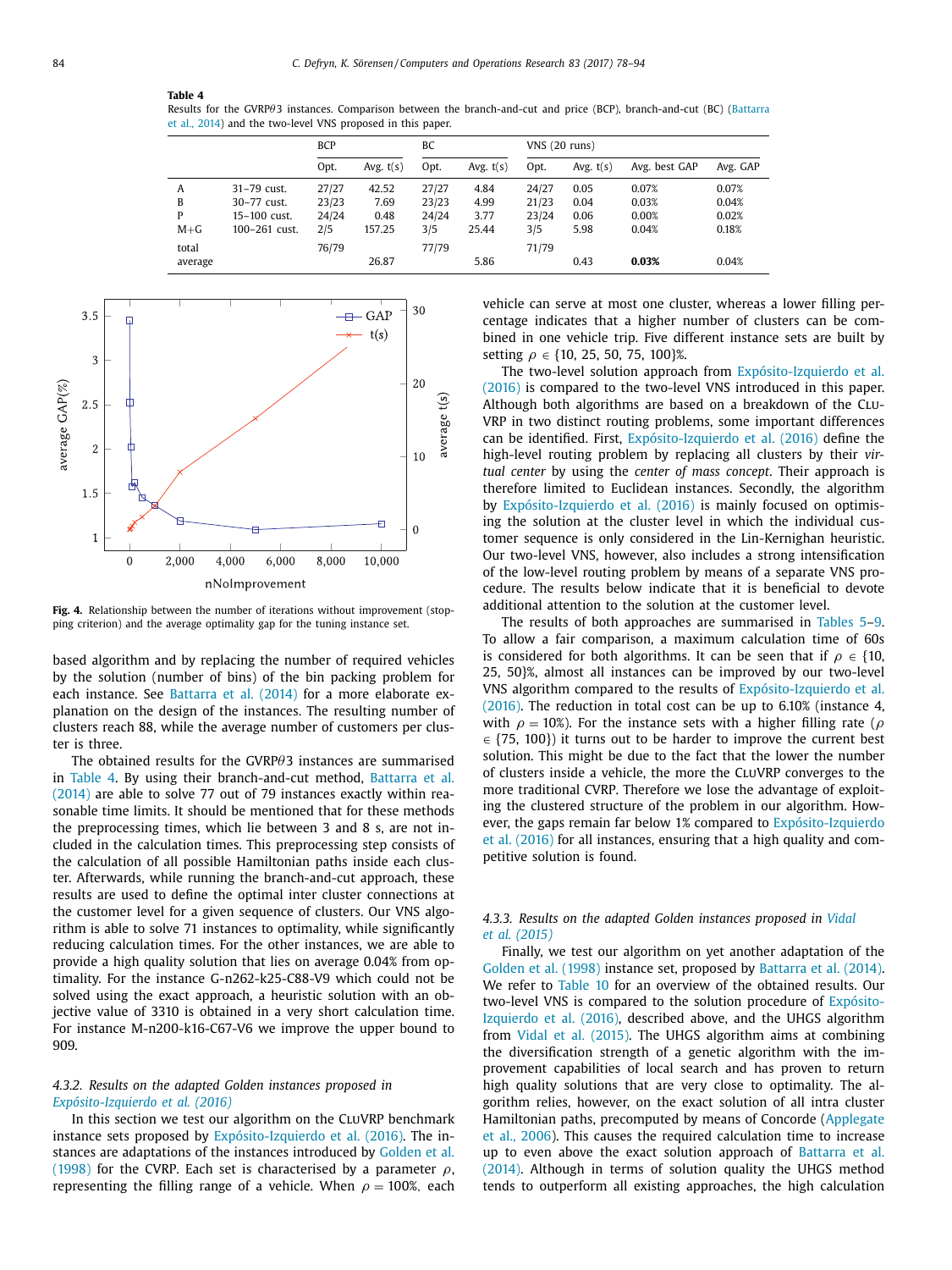<span id="page-8-0"></span>Results for the adapted problem instances by [Golden](#page-16-0) et al. (1998) with  $\rho = 10\%$ . Comparison between the two-level approach from [Expósito-Izquierdo](#page-16-0) et al. (2016) and the two-level VNS proposed in this paper.

| Index | $n+1$           | 0    | Best known | Expósito-Izquierdo et al. (2016) | Two-level VNS | Gap      |
|-------|-----------------|------|------------|----------------------------------|---------------|----------|
| 1     | 240             | 550  | 5759.25    | 5801.67                          | 5759.25       | $-0.73%$ |
| 2     | 320             | 700  | 9247.92    | 9649.67                          | 9247.92       | $-4.16%$ |
| 3     | 400             | 900  | 12904.60   | 13249.22                         | 12904.60      | $-2.60%$ |
| 4     | 480             | 1000 | 17810.40   | 18966.92                         | 17810.40      | $-6.10%$ |
| 5     | 200             | 900  | 8960.31    | 9479.74                          | 8960.31       | $-5.48%$ |
| 6     | 280             | 900  | 10976.50   | 11601.77                         | 10976.50      | $-5.39%$ |
| 7     | 360             | 900  | 12485.80   | 13243.13                         | 12485.80      | $-5.72%$ |
| 8     | 440             | 900  | 13331.20   | 13756.51                         | 13331.20      | $-3.09%$ |
| 9     | 255             | 1000 | 710.64     | 717.16                           | 710.64        | $-0.91%$ |
| 10    | 323             | 1000 | 908.89     | 914.73                           | 908.89        | $-0.64%$ |
| 11    | 399             | 1000 | 1139.51    | 1146.57                          | 1139.51       | $-0.62%$ |
| 12    | 483             | 1000 | 1384.29    | 1386.48                          | 1384.29       | $-0.16%$ |
| 13    | 252             | 1000 | 1030.42    | 1047.57                          | 1030.42       | $-1.64%$ |
| 14    | 320             | 1000 | 1324.96    | 1340.16                          | 1324.96       | $-1.13%$ |
| 15    | 396             | 1000 | 1668.39    | 1700.28                          | 1668.39       | $-1.88%$ |
| 16    | 480             | 1000 | 2053.47    | 2097.47                          | 2053.47       | $-2.10%$ |
| 17    | 240             | 200  | 840.53     | 867.03                           | 840.53        | $-3.06%$ |
| 18    | 300             | 200  | 1097.51    | 1104.86                          | 1097.51       | $-0.67%$ |
| 19    | 360             | 200  | 1522.83    | 1522.83                          | 1545.53       | 1.49%    |
| 20    | 420             | 200  | 2019.55    | 2019.55                          | 2042.90       | 1.16%    |
|       | #best solutions |      |            | $\overline{2}$                   | 18            |          |

#### **Table 6**

Results for the adapted problem instances by [Golden](#page-16-0) et al. (1998) with  $\rho = 25\%$ . Comparison between the two-level approach from [Expósito-Izquierdo](#page-16-0) et al. (2016) and the two-level VNS proposed in this paper.

| Index          | $n+1$           | Q    | Best known | Expósito-Izquierdo et al. (2016) | Two-level VNS | Gap      |
|----------------|-----------------|------|------------|----------------------------------|---------------|----------|
| 1              | 240             | 550  | 6051.04    | 6135.26                          | 6051.04       | $-1.37%$ |
| $\overline{2}$ | 320             | 700  | 9725.90    | 10005.59                         | 9725.90       | $-2.80%$ |
| 3              | 400             | 900  | 13692.60   | 14083.28                         | 13692.60      | $-2.77%$ |
| 4              | 480             | 1000 | 16977.90   | 17359.95                         | 16977.90      | $-2.20%$ |
| 5              | 200             | 900  | 9340.70    | 9701.89                          | 9340.70       | $-3.72%$ |
| 6              | 280             | 900  | 10840.70   | 11261.49                         | 10840.70      | $-3.74%$ |
| 7              | 360             | 900  | 12348.10   | 12720.79                         | 12348.10      | $-2.93%$ |
| 8              | 440             | 900  | 14100.80   | 14307.64                         | 14100.80      | $-1.45%$ |
| 9              | 255             | 1000 | 717.63     | 723.49                           | 717.63        | $-0.81%$ |
| 10             | 323             | 1000 | 908.26     | 915.09                           | 908.26        | $-0.75%$ |
| 11             | 399             | 1000 | 1131.84    | 1140.36                          | 1131.84       | $-0.75%$ |
| 12             | 483             | 1000 | 1387.67    | 1395.67                          | 1387.67       | $-0.57%$ |
| 13             | 252             | 1000 | 1034.30    | 1054.64                          | 1034.30       | $-1.93%$ |
| 14             | 320             | 1000 | 1317.05    | 1341.39                          | 1317.05       | $-1.81%$ |
| 15             | 396             | 1000 | 1667.08    | 1697.88                          | 1667.08       | $-1.81%$ |
| 16             | 480             | 1000 | 2048.08    | 2105.01                          | 2048.08       | $-2.70%$ |
| 17             | 240             | 200  | 795.33     | 808.24                           | 795.33        | $-1.60%$ |
| 18             | 300             | 200  | 1122.73    | 1138.45                          | 1122.73       | $-1.38%$ |
| 19             | 360             | 200  | 1538.20    | 1549.89                          | 1538.20       | $-0.75%$ |
| 20             | 420             | 200  | 2036.19    | 2036.19                          | 2038.27       | 0.10%    |
|                | #best solutions |      |            | 1                                | 19            |          |

times can be considered an important drawback for some applications.

To allow the [comparison](#page-16-0) with the results reported by Expósito-Izquierdo et al. (2016), we dedicate a maximum calculation time of 10 seconds to our two-level VNS. On average, this corresponds to a 98% reduction in calculation time compared to Vidal et al. [\(2015\).](#page-17-0) The two-level VNS is able to find the optimal solution for only 8 out of 220 instances. An optimality gap of around 1% is obtained on average, which is equivalent to a reduction of the optimality gap by 63% compared to [Expósito-Izquierdo](#page-16-0) et al. (2016).

#### **5. The CLUVRP with weak cluster constraints**

#### *5.1. Motivation*

As described above, the CLUVRP with strong cluster constraints requires that all customers that belong to the same cluster should be served consecutively by the same vehicle. This requirement can

be relaxed in some real life applications. In parcel delivery, e.g., the customers are often clustered in *zones* (clusters) in order to facilitate the sorting process. These zones are assigned to the available vehicles, obtaining a *tactical plan* in which each vehicle is allowed to serve multiple zones during one trip. (Janssens et al., 2015) [However,](#page-17-0) from the moment that the vehicle leaves the depots there is no need to visit the individual customers according to their original zone. It might be profitable for the driver to leave a current zone, serve customers belonging to another zone and return to the initial zone afterwards. This can depend on the layout of the instance and the individual customer locations, but also on real time traffic information or additional constraints such as time windows. This gives rise to another variant of the CLUVRP, which we define as the CluVRP*with weak cluster constraints*. Similar to the CluVRP with strong cluster constraints, we impose that clusters are assigned to vehicles and therefore that all customers that belong to a certain cluster are all served by the same vehicle. However, we allow a vehicle to leave and re-enter a cluster multiple times during its trip.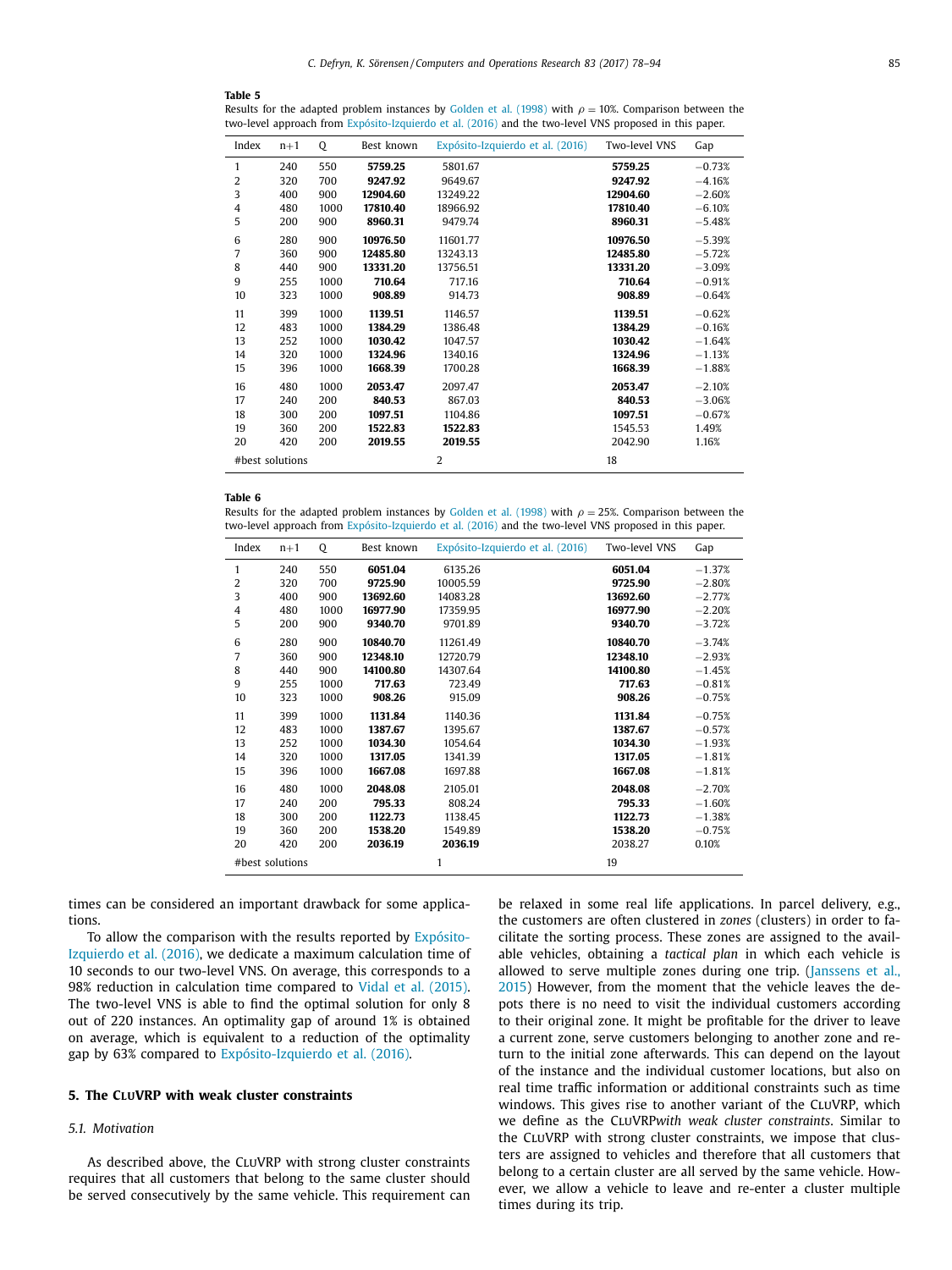Results for the adapted problem instances by [Golden](#page-16-0) et al. (1998) with  $\rho = 50\%$ . Comparison between the two-level approach from [Expósito-Izquierdo](#page-16-0) et al. (2016) and the two-level VNS proposed in this paper.

| Index           | $n+1$ | Q    | Best known | Expósito-Izquierdo et al. (2016) | Two-level VNS | Gap      |
|-----------------|-------|------|------------|----------------------------------|---------------|----------|
| 1               | 240   | 550  | 6551.04    | 6719.17                          | 6551.04       | $-2.50%$ |
| $\overline{2}$  | 320   | 700  | 9787.09    | 9904.40                          | 9787.09       | $-1.18%$ |
| 3               | 400   | 900  | 13287.00   | 13303.31                         | 13287.00      | $-0.12%$ |
| 4               | 480   | 1000 | 17569.90   | 17935.58                         | 17569.90      | $-2.04%$ |
| 5               | 200   | 900  | 8597.31    | 8790.44                          | 8597.31       | $-2.20%$ |
| 6               | 280   | 900  | 10550.80   | 10714.34                         | 10550.80      | $-1.53%$ |
| 7               | 360   | 900  | 12673.70   | 12862.90                         | 12673.70      | $-1.47%$ |
| 8               | 440   | 900  | 13766.30   | 13924.79                         | 13766.30      | $-1.14%$ |
| 9               | 255   | 1000 | 698.04     | 703.07                           | 698.04        | $-0.72%$ |
| 10              | 323   | 1000 | 890.87     | 898.19                           | 890.87        | $-0.81%$ |
| 11              | 399   | 1000 | 1107.88    | 1112.35                          | 1107.88       | $-0.40%$ |
| 12              | 483   | 1000 | 1317.47    | 1319.98                          | 1317.47       | $-0.19%$ |
| 13              | 252   | 1000 | 1053.47    | 1080.84                          | 1053.47       | $-2.53%$ |
| 14              | 320   | 1000 | 1342.70    | 1363.99                          | 1342.70       | $-1.56%$ |
| 15              | 396   | 1000 | 1657.22    | 1685.61                          | 1657.22       | $-1.68%$ |
| 16              | 480   | 1000 | 2003.10    | 2030.60                          | 2003.10       | $-1.35%$ |
| 17              | 240   | 200  | 881.66     | 910.73                           | 881.66        | $-3.19%$ |
| 18              | 300   | 200  | 1200.98    | 1217.71                          | 1200.98       | $-1.37%$ |
| 19              | 360   | 200  | 1612.33    | 1631.21                          | 1612.33       | $-1.16%$ |
| 20              | 420   | 200  | 2278.64    | 2325.47                          | 2278.64       | $-2.01%$ |
| #best solutions |       |      |            | 0                                | 20            |          |

#### **Table 8**

Results for the adapted problem instances by [Golden](#page-16-0) et al. (1998) with  $\rho = 75%$ . Comparison between the two-level approach from [Expósito-Izquierdo](#page-16-0) et al. (2016) and the two-level VNS proposed in this paper.

| Index | $n+1$           | Q    | Best known | Expósito-Izquierdo et al. (2016) | Two-level VNS | Gap      |
|-------|-----------------|------|------------|----------------------------------|---------------|----------|
| 1     | 240             | 550  | 6736.15    | 6736.15                          | 6736.15       | 0.00%    |
| 2     | 320             | 700  | 10204.30   | 10204.30                         | 10223.20      | 0.19%    |
| 3     | 400             | 900  | 13575.70   | 13575.70                         | 13635.20      | 0.44%    |
| 4     | 480             | 1000 | 17077.59   | 17077.59                         | 17194.20      | 0.68%    |
| 5     | 200             | 900  | 8664.94    | 8664.94                          | 8666.59       | 0.02%    |
| 6     | 280             | 900  | 11452.01   | 11452.01                         | 11520.30      | 0.60%    |
| 7     | 360             | 900  | 12901.41   | 12901.41                         | 12950.00      | 0.38%    |
| 8     | 440             | 900  | 13926.40   | 13943.65                         | 13926.40      | $-0.12%$ |
| 9     | 255             | 1000 | 773.39     | 773.39                           | 773.39        | 0.00%    |
| 10    | 323             | 1000 | 1000.51    | 1000.51                          | 1001.28       | 0.08%    |
| 11    | 399             | 1000 | 1223.66    | 1223.66                          | 1226.91       | 0.27%    |
| 12    | 483             | 1000 | 1475.68    | 1475.68                          | 1478.86       | 0.22%    |
| 13    | 252             | 1000 | 1183.12    | 1183.12                          | 1183.12       | 0.00%    |
| 14    | 320             | 1000 | 1520.55    | 1523.44                          | 1520.55       | $-0.19%$ |
| 15    | 396             | 1000 | 1825.29    | 1829.32                          | 1825.29       | $-0.22%$ |
| 16    | 480             | 1000 | 2265.54    | 2265.54                          | 2265.77       | 0.01%    |
| 17    | 240             | 200  | 1001.02    | 1001.02                          | 1001.02       | 0.00%    |
| 18    | 300             | 200  | 1392.15    | 1396.27                          | 1392.15       | $-0.29%$ |
| 19    | 360             | 200  | 1951.77    | 1977.40                          | 1951.77       | $-1.30%$ |
| 20    | 420             | 200  | 2540.22    | 2540.22                          | 2540.39       | 0.01%    |
|       | #best solutions |      |            | 14                               | 9             |          |

#### *5.2. Mathematical model*

The mathematical model, introduced in [Section](#page-2-0) 2 is adapted below to comply with the weak cluster constraints. Constraints  $(7)$  are relaxed and replace by constraints  $(16)$  as each cluster can now be visited multiple times. Furthermore, a additional set of equations is added to the model to ensure that all customers that belong to the same cluster are visited by the same vehicle (see constraints [\(17\)\)](#page-10-0).

$$
\min \sum_{(i,j)\in E} \sum_{k\in K} d_{ij} x_{ijk} \tag{10}
$$

Subject to

$$
\sum_{k \in K} y_{ik} = 1 \qquad \forall i \in V \setminus V_0 \tag{11}
$$

$$
\sum_{k \in K} y_{0k} = |K| \tag{12}
$$

$$
\sum_{j \in V \setminus V_0} x_{ijk} = \sum_{j \in V \setminus V_0} x_{jik} = y_{ik} \qquad \forall k \in K, \forall i \in V \tag{13}
$$

$$
\sum_{i\in V} q_i y_{ik} \le Q \qquad \forall k \in K \tag{14}
$$

$$
\sum_{i\in S}\sum_{j\notin S}x_{ijk}\leq y_{hk}\qquad\forall Z\subseteq V\backslash V_0,\forall h\in Z,\forall k\in K
$$
\n(15)

$$
\sum_{(i,j)\in\delta^+(C_r)} x_{ijk} = \sum_{(i,j)\in\delta^-(C_r)} x_{ijk} \ge 1 \qquad \forall r\in R
$$
 (16)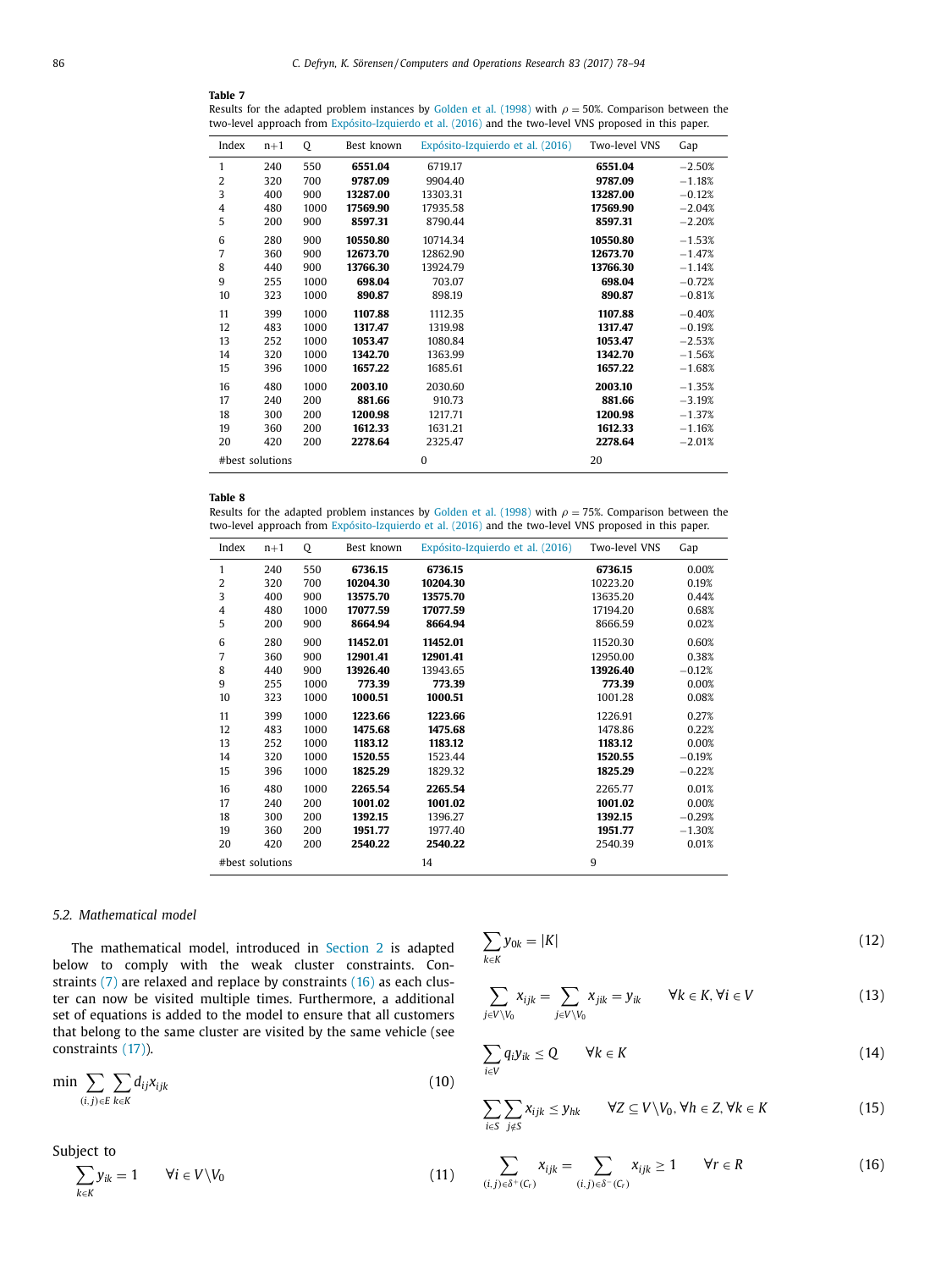<span id="page-10-0"></span>Results for the adapted problem instances by [Golden](#page-16-0) et al. (1998) with  $\rho = 100\%$ . Comparison between the two-level approach from [Expósito-Izquierdo](#page-16-0) et al. (2016) and the two-level VNS proposed in this paper.

| Index          | $n+1$           | $\mathsf{O}$ | Best known | Expósito-Izquierdo et al. (2016) | Two-level VNS | Gap   |
|----------------|-----------------|--------------|------------|----------------------------------|---------------|-------|
| 1              | 240             | 550          | 6293.04    | 6293.04                          | 6297.05       | 0.06% |
| $\overline{2}$ | 320             | 700          | 9879.59    | 9879.59                          | 9917.68       | 0.39% |
| 3              | 400             | 900          | 12361.09   | 12361.09                         | 12422.10      | 0.49% |
| $\overline{4}$ | 480             | 1000         | 16130.39   | 16130.39                         | 16276.70      | 0.91% |
| 5              | 200             | 900          | 8394.11    | 8394.11                          | 8399.31       | 0.06% |
| 6              | 280             | 900          | 10777.33   | 10777.33                         | 10802.70      | 0.24% |
| 7              | 360             | 900          | 11346.11   | 11346.11                         | 11411.60      | 0.58% |
| 8              | 440             | 900          | 13188.94   | 13188.94                         | 13251.30      | 0.47% |
| 9              | 255             | 1000         | 705.19     | 705.19                           | 705.19        | 0.00% |
| 10             | 323             | 1000         | 837.52     | 837.52                           | 838.55        | 0.12% |
| 11             | 399             | 1000         | 1054.13    | 1054.13                          | 1056.71       | 0.24% |
| 12             | 483             | 1000         | 1297.31    | 1297.31                          | 1300.02       | 0.21% |
| 13             | 252             | 1000         | 996.36     | 996.36                           | 996.36        | 0.00% |
| 14             | 320             | 1000         | 1223.09    | 1223.09                          | 1223.41       | 0.03% |
| 15             | 396             | 1000         | 1531.29    | 1531.29                          | 1532.82       | 0.10% |
| 16             | 480             | 1000         | 1874.69    | 1874.69                          | 1875.04       | 0.02% |
| 17             | 240             | 200          | 844.27     | 844.27                           | 844.27        | 0.00% |
| 18             | 300             | 200          | 1212.97    | 1212.97                          | 1213.13       | 0.01% |
| 19             | 360             | 200          | 1667.45    | 1667.45                          | 1667.51       | 0.00% |
| 20             | 420             | 200          | 2128.60    | 2128.60                          | 2128.77       | 0.01% |
|                | #best solutions |              |            | 20                               | 3             |       |

#### **Table 10**

Comparison between the UHGS*<sup>p</sup>* algorithms from Vidal et al. [\(2015\),](#page-17-0) the two-level approach from [Expósito-Izquierdo](#page-16-0) et al. (2016) and the two-level VNS proposed in this paper over the problem instances proposed by [Battarra](#page-16-0) et al. (2014).

| $n+1$   | Vidal et al. (2015) |         | Expósito-Izquierdo et al. (2016) |      | Two-level VNS |      |               |  |
|---------|---------------------|---------|----------------------------------|------|---------------|------|---------------|--|
|         | Gap                 | t(s)    | Gap                              | t(s) | Gap           | t(s) | Gap reduction |  |
| 200     | 0.00%               | 2866.56 | 4.61%                            | 10.0 | 0.07%         | 10.0 | $-98.56%$     |  |
| 241     | 0.00%               | 174.90  | 2.39%                            | 10.0 | 0.44%         | 10.0 | $-81.66%$     |  |
| 252     | 0.01%               | 164.69  | 0.50%                            | 10.0 | 0.53%         | 10.0 | 5.97%         |  |
| 255     | 0.02%               | 135.45  | 3.69%                            | 10.0 | 1.33%         | 10.0 | $-63.93%$     |  |
| 280     | 0.00%               | 3848.31 | 2.94%                            | 10.0 | 0.71%         | 10.0 | $-76.00%$     |  |
| 300     | 0.00%               | 191.26  | 1.04%                            | 10.0 | 0.93%         | 10.0 | $-11.05%$     |  |
| 320     | 0.02%               | 198.09  | 1.26%                            | 10.0 | 0.85%         | 10.0 | $-32.75%$     |  |
| 323     | 0.08%               | 175.74  | 4.94%                            | 10.0 | 0.93%         | 10.0 | $-81.22%$     |  |
| 360     | 0.00%               | 1248.29 | 2.87%                            | 10.0 | 1.02%         | 10.0 | $-64.52%$     |  |
| 396     | 0.05%               | 279.15  | 1.54%                            | 10.0 | 1.37%         | 10.0 | $-10.89%$     |  |
| 399     | 0.06%               | 198.00  | 4.96%                            | 10.0 | 2.15%         | 10.0 | $-56.58%$     |  |
| 400     | 0.01%               | 1384.18 | 2.56%                            | 10.0 | 1.26%         | 10.0 | $-50.61%$     |  |
| 420     | 0.00%               | 351.74  | 2.60%                            | 10.0 | 1.11%         | 10.0 | $-57.22%$     |  |
| 440     | 0.02%               | 1017.64 | 3.67%                            | 10.0 | 1.32%         | 10.0 | $-64.02%$     |  |
| 480     | 0.01%               | 1427.23 | 3.42%                            | 10.0 | 1.49%         | 10.0 | $-56.38%$     |  |
| 483     | 0.07%               | 389.16  | 4.93%                            | 10.0 | 2.23%         | 10.0 | $-54.75%$     |  |
| Average | 0.02%               | 878.15  | 3.00%                            | 10.0 | 1.11%         | 10.0 | $-62.99%$     |  |

$$
y_{ik} = y_{jk} \qquad \forall i, j \in C_r, \forall k \in K \tag{17}
$$

$$
x_{ijk} \in \{0, 1\} \qquad \forall (i, j) \in E, \forall k \in K \tag{18}
$$

*y<sub>i</sub>* ∈ {0, 1}  $\forall i \in V, \forall k \in K$  (19)

# *5.3. Experiments*

Our two-level VNS approach is slightly altered to solve the CLU-VRP with weak cluster constraints. More specifically, the intra cluster neighborhoods of the VNS at the customer level are expanded to inter cluster operators, allowing the customers to be moved to any position in the trip.

Again, the GVRPθ3 and Golden instances as proposed by [Battarra](#page-16-0) et al. (2014) are solved. [Table](#page-11-0) 11 bundles the differences in total distance between the CLUVRP with strong and weak cluster constraints. These relative differences are obtained by comparing the results of our algorithm for weak cluster constraints to the results discussed in [Section](#page-6-0) 4.3.

As in this section the problem becomes less constrained, the objective value, defined as the total distance travelled by all vehicles, is lower for all instance classes compared to the CluVRP with hard cluster constraints. The reduction in objective value lies between 4 and 7% on average for the Golden instances, but can go up to more than 12% for some of the instances. As the choice between strong and weak cluster constraints might result in significant differences in total cost, this decision should be taken with care in real life scenarios.

# **6. Conclusion**

In this paper, a fast two-level VNS heuristic was presented to solve the Clustered Vehicle Routing Problem. This metaheuristic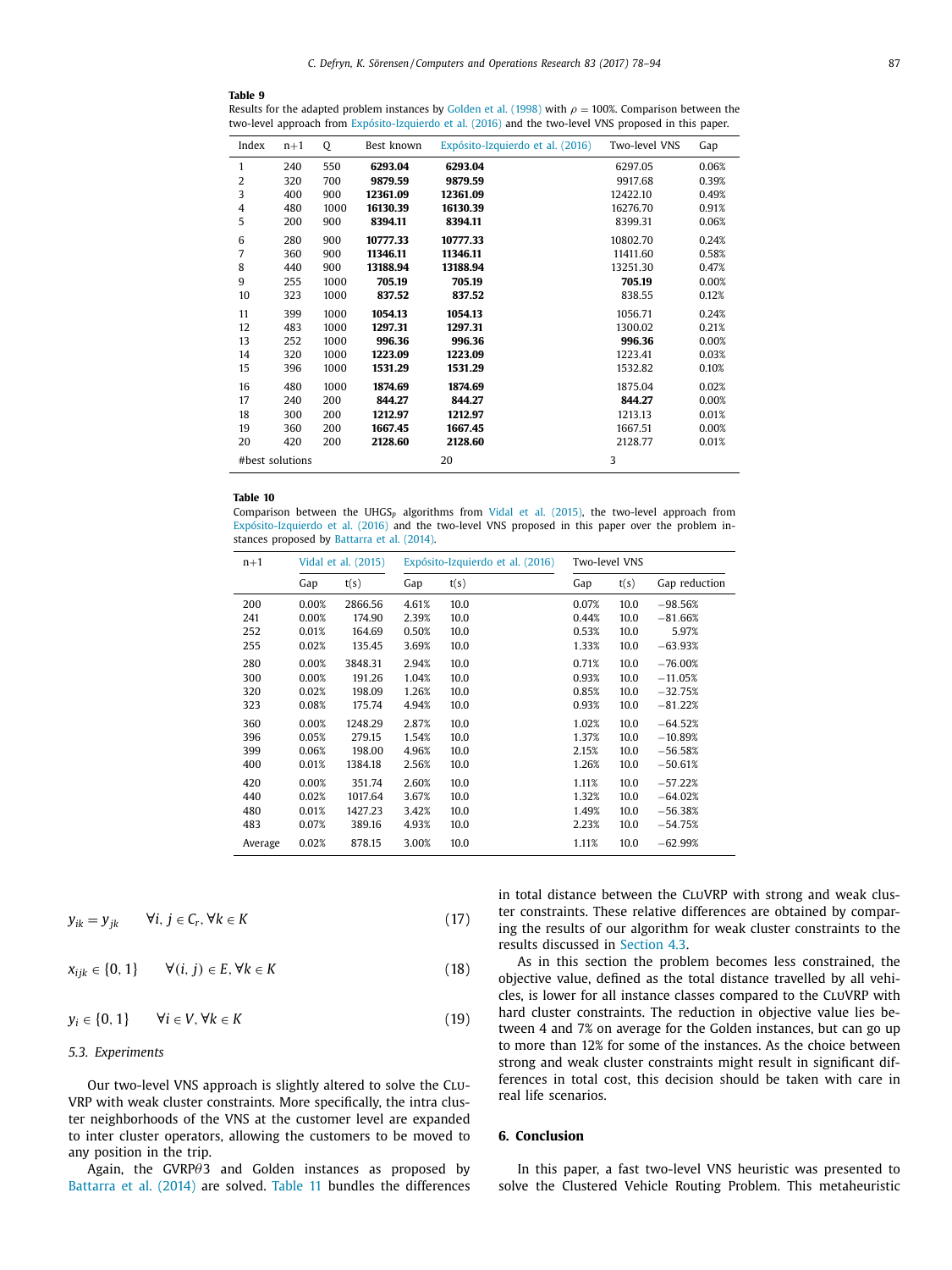<span id="page-11-0"></span>Results for the GVRP $\theta$ 3 and Golden instances as proposed by [Battarra](#page-16-0) et al. (2014) with weak cluster constraints. Reported values are the averaged over all instances in the set, compared to the obtained results with strong cluster constraints.

| $GVRP\theta$ 3 |       |                      | Golden instances |       |       |                      |                 |
|----------------|-------|----------------------|------------------|-------|-------|----------------------|-----------------|
| Instance set   | t(s)  | Avg. best difference | Avg. difference  | $n+1$ | t(s)  | Avg. best difference | Avg. difference |
| A              | 0.28  | $-2.66%$             | $-2.52%$         | 200   | 10.00 | $-8.97%$             | $-8.09%$        |
| B              | 0.06  | $-1.18%$             | $-1.18%$         | 241   | 10.00 | $-5.69%$             | $-4.92%$        |
| P              | 0.52  | $-4.64%$             | $-4.58%$         | 252   | 10.00 | $-3.62%$             | $-3.04%$        |
| $M + G$        | 13.46 | $-3.19%$             | $-2.73%$         | 255   | 10.00 | $-5.02%$             | $-3.88%$        |
|                |       |                      |                  | 280   | 10.00 | $-6.57%$             | $-5.56%$        |
|                |       |                      |                  | 300   | 10.00 | $-3.81%$             | $-3.09%$        |
|                |       |                      |                  | 320   | 10.00 | $-3.46%$             | $-2.88%$        |
|                |       |                      |                  | 323   | 10.00 | $-6.10%$             | $-4.98%$        |
|                |       |                      |                  | 360   | 10.00 | $-5.23%$             | $-4.48%$        |
|                |       |                      |                  | 396   | 10.00 | $-3.13%$             | $-2.41%$        |
|                |       |                      |                  | 399   | 10.00 | $-4.67%$             | $-3.48%$        |
|                |       |                      |                  | 400   | 10.00 | $-3.81%$             | $-3.20%$        |
|                |       |                      |                  | 420   | 10.00 | $-3.49%$             | $-2.71%$        |
|                |       |                      |                  | 440   | 10.00 | $-4.25%$             | $-3.37%$        |
|                |       |                      |                  | 480   | 10.00 | $-3.87%$             | $-3.15%$        |
|                |       |                      |                  | 483   | 10.00 | $-2.96%$             | $-1.63%$        |
| average        | 1.12  | $-2.86%$             | $-2.80%$         |       |       | $-4.65%$             | $-3.82%$        |

solution approach solves the CLUVRP without assuming Euclidean distances or converting the problem to a CVRP by using a big-M approach. By integrating a cluster level and a customer level local search phase, the specific clustered structure of the problem was exploited to reduce complexity, and high quality solutions could be obtained in very short calculation times.

Our algorithm was tested on benchmark instances from the literature with different sizes and diverse complexities. Many of the small and medium-sized problems were solved to optimality in very short computing times. Even if the optimal solution was not found, an average optimality gap of 0.03% was obtained. For the large-size instances, which are adaptations of the Golden benchmark instances as proposed by [Battarra](#page-16-0) et al. (2014) and [Expósito-](#page-16-0)Izquierdo et al. (2016), only a limited number of optimal solutions were found. However, with an average optimality gap around 1% high quality and competitive solutions were obtained by our twolevel VNS approach in very small computation times. We therefore believe that our solution approach has potential for integration in solution approaches that rely on the CLUVRP as a subproblem as this might require the method to be executed multiple times. For example, a courier company that wants to determine the boundaries of its zones (cluster) in the distribution area might want to solve the CLUVRP for every possible configuration to select the best option. In this context, a fast method is preferred while the remaining optimality gap is a minor issue. By allowing larger calculation times, the optimality gap is likely to reduce further. However, we leave this trade-off to the decision maker.

Furthermore, we have introduced a new type of CLUVRP in this paper. Next to the traditional CLUVRP with strong cluster constraints, in which it is not allowed to leave a cluster before having served all customers within it, we have proposed a CLUVRP variant with weak cluster constraints. Here, all customers belonging to the same cluster should be served by the same vehicle but customers in the different clusters assigned to a vehicle can be visited in any order. Our simulation experiments show that the total distance travelled might decreases by 4.65% on average for the largesize instances when going from strong to weak cluster constraints. For some instances, a cost reduction of more than 10% could be obtained. These values put an estimate on the profit of allowing the approach with weak cluster constraints as opposed to strong cluster constraints, e.g., in the context of the operations of a courier company.

Although all algorithms are tested and compared on multiple sets of benchmark instances, a gap remains between the size of these instances and the complexity of the logistic problems faced by the industry today. For further research, we therefore acknowledge the need for additional very large-size instances that are able to better represent the daily planning problems faced by, e.g., parcel delivery and courier companies.

#### **Acknowledgements**

This research is supported bythe Research Foundation - Flanders (FWO - Ph.D. fellowship) and the Interuniversity Attraction Poles (IAP) Programme initiated by the Belgian Science Policy Office (COMEX project).

Furthermore, the authors would like to thank Maria Battarra (University of Southampton) for sharing the test instances and optimal results.

## **Appendix A. Detailed results**

| Table 12 |  |  |                                                          |  |
|----------|--|--|----------------------------------------------------------|--|
|          |  |  | Detailed results for the GVRP $\theta$ 3 instances A. B. |  |

| Instance     |    |   |              |   |      | Strong cluster constraint |               |          |               | Weak cluster constraints |          |
|--------------|----|---|--------------|---|------|---------------------------|---------------|----------|---------------|--------------------------|----------|
| Set          | n  | k | <sub>c</sub> | V | opt. | Best                      | Avg. best GAP | Avg. GAP | Avg. $CPU(s)$ | Avg. best GAP            | Avg. GAP |
| A            | 32 | 5 |              | 2 | 522  | 522                       | $0.00\%$      | $0.00\%$ | 0.00          | $-1.34%$                 | $-1.34%$ |
| $\mathsf{A}$ | 33 | 5 |              | 2 | 472  | 472                       | $0.00\%$      | $0.00\%$ | 0.00          | $-2.33%$                 | $-2.33%$ |
| $\mathsf{A}$ | 33 | 6 |              | 2 | 562  | 562                       | $0.00\%$      | $0.00\%$ | 0.00          | $-1.42%$                 | $-1.42%$ |
| $\mathsf{A}$ | 34 | 5 | 12           | 2 | 547  | 547                       | $0.00\%$      | $0.00\%$ | 0.00          | $-1.65%$                 | $-1.65%$ |
| A            | 36 | 5 | 12           | 2 | 588  | 589                       | 0.17%         | 0.17%    | 0.00          | $-7.81%$                 | $-7.81%$ |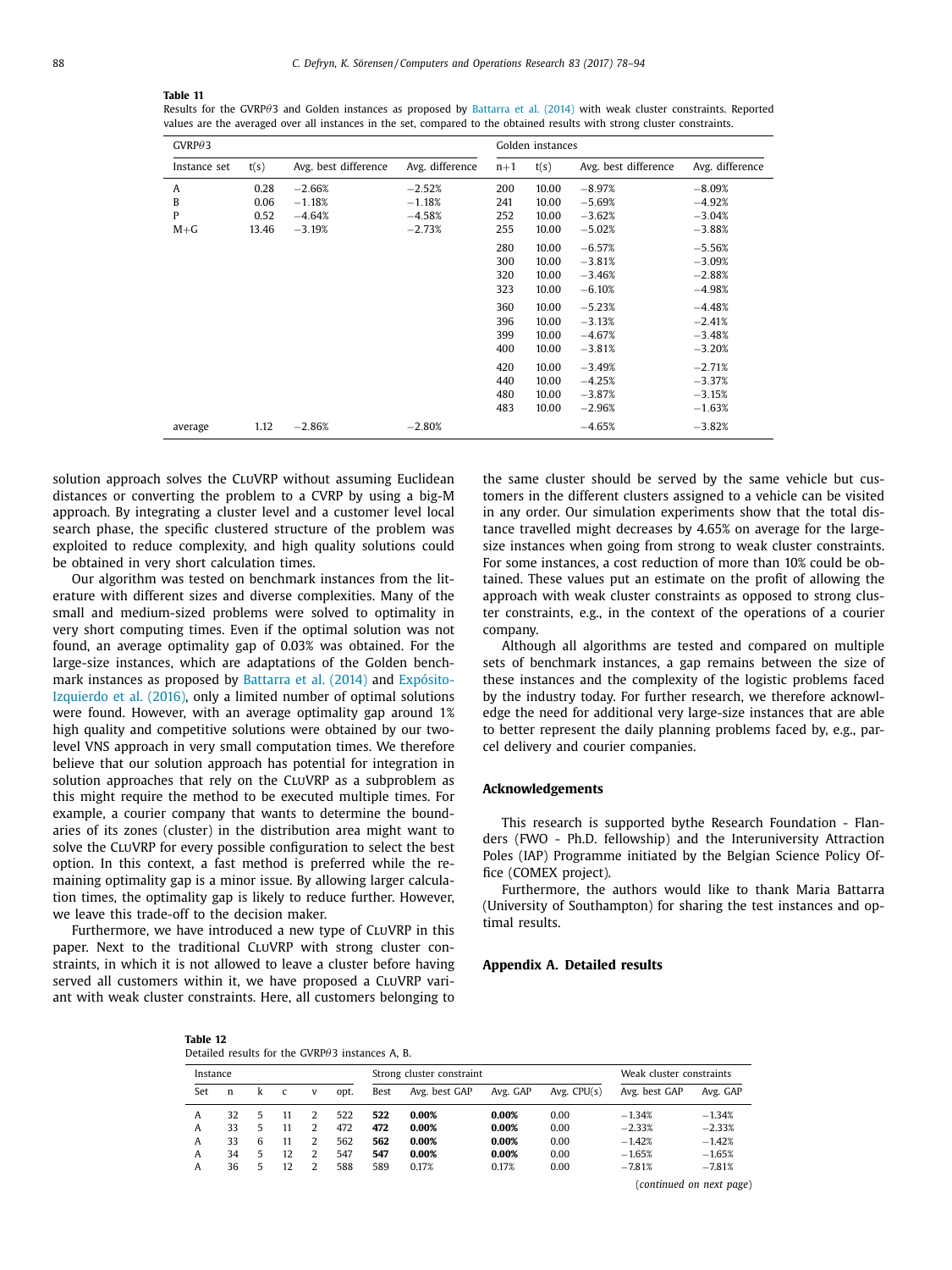| Instance |    |                |              |                |      |      | Strong cluster constraint | Weak cluster constraints |             |               |          |
|----------|----|----------------|--------------|----------------|------|------|---------------------------|--------------------------|-------------|---------------|----------|
| Set      | n  | k              | $\mathsf{C}$ | v              | opt. | Best | Avg. best GAP             | Avg. GAP                 | Avg. CPU(s) | Avg. best GAP | Avg. GAF |
| A        | 37 | 5              | 13           | $\overline{2}$ | 569  | 569  | 0.00%                     | 0.00%                    | 0.00        | $-2.46%$      | $-2.46%$ |
| A        | 37 | 6              | 13           | $\overline{2}$ | 615  | 615  | 0.00%                     | 0.00%                    | 0.02        | $-1.63%$      | $-1.56%$ |
| Α        | 38 | 5              | 13           | $\overline{2}$ | 507  | 507  | 0.00%                     | 0.00%                    | 0.00        | 0.00%         | 0.00%    |
| Α        | 39 | 5              | 13           | $\overline{c}$ | 610  | 610  | 0.00%                     | 0.00%                    | 0.02        | $-3.61%$      | $-3.41%$ |
| Α        | 39 | 6              | 13           | $\overline{2}$ | 613  | 613  | 0.00%                     | 0.00%                    | 0.00        | $-1.63%$      | $-1.63%$ |
| Α        | 44 | 6              | 15           | $\overline{2}$ | 714  | 714  | 0.00%                     | 0.00%                    | 0.04        | $-3.22%$      | $-3.22%$ |
| Α        | 45 | 6              | 15           | 3              | 712  | 712  | 0.00%                     | 0.00%                    | 0.00        | $-8.43%$      | $-8.43%$ |
| Α        | 45 | $\overline{7}$ | 15           | 3              | 664  | 664  | 0.00%                     | 0.00%                    | 0.00        | $-0.45%$      | $-0.45%$ |
| Α        | 46 | $\overline{7}$ | 16           | 3              | 664  | 664  | 0.00%                     | 0.00%                    | 0.00        | $-3.31%$      | $-3.31%$ |
| Α        | 48 | $\overline{7}$ | 16           | 3              | 683  | 683  | 0.00%                     | $0.00\%$                 | 0.00        | $-0.44%$      | $-0.44%$ |
| Α        | 53 | 7              | 18           | 3              | 651  | 651  | 0.00%                     | 0.00%                    | 0.00        | $-3.69%$      | $-3.69%$ |
| Α        | 54 | $\overline{7}$ | 18           | 3              | 724  | 724  | 0.00%                     | 0.00%                    | 0.01        | $-3.45%$      | $-3.45%$ |
| Α        | 55 | 9              | 19           | 3              | 653  | 653  | 0.00%                     | 0.00%                    | 0.00        | $-1.23%$      | $-1.23%$ |
| Α        | 60 | 9              | 20           | 3              | 787  | 795  | 1.02%                     | 1.02%                    | 0.02        | $-4.15%$      | $-4.04%$ |
| Α        | 61 | 9              | 21           | $\overline{4}$ | 682  | 682  | 0.00%                     | 0.00%                    | 0.00        | $-1.61%$      | $-1.11%$ |
| A        | 62 | 8              | 21           | 3              | 778  | 778  | 0.00%                     | 0.00%                    | 0.01        | $-0.90%$      | $-0.90%$ |
| Α        | 63 | 10             | 21           | $\overline{4}$ | 801  | 801  | 0.00%                     | 0.00%                    | 0.02        | $-2.75%$      | $-2.65%$ |
| A        | 63 | 9              | 21           | 3              | 865  | 865  | 0.00%                     | 0.00%                    | 0.45        | $-3.24%$      | $-3.21%$ |
| A        | 64 | 9              | 22           | 3              | 773  | 773  | 0.00%                     | 0.00%                    | 0.09        | $-0.78%$      | $-0.78%$ |
| A        | 65 | 9              | 22           | 3              | 725  | 725  | 0.00%                     | 0.01%                    | 0.15        | $-4.41%$      | $-4.41%$ |
| Α        | 69 | 9              | 23           | 3              | 814  | 819  | 0.61%                     | 0.66%                    | 0.38        | $-3.05%$      | $-2.37%$ |
| A        | 80 | 10             | 27           | $\overline{4}$ | 972  | 972  | 0.00%                     | 0.10%                    | 0.27        | $-2.88%$      | $-2.78%$ |
| B        | 31 | 5              | 11           | $\overline{2}$ | 375  | 375  | 0.00%                     | 0.00%                    | 0.00        | 0.00%         | 0.00%    |
| B        | 34 | 5              | 12           | $\overline{2}$ | 416  | 416  | 0.00%                     | 0.00%                    | 0.00        | $-0.24%$      | $-0.24%$ |
| B        | 35 | 5              | 12           | $\overline{2}$ | 562  | 562  | 0.00%                     | 0.16%                    | 0.03        | $-0.89%$      | $-0.89%$ |
| B        | 38 | 6              | 13           | $\overline{2}$ | 431  | 431  | 0.00%                     | 0.00%                    | 0.06        | $-0.93%$      | $-0.93%$ |
| B        | 39 | 5              | 13           | $\overline{2}$ | 321  | 321  | 0.00%                     | 0.00%                    | 0.00        | $-1.25%$      | $-1.25%$ |
| B        | 41 | 6              | 14           | $\overline{2}$ | 476  | 476  | 0.00%                     | 0.00%                    | 0.00        | $-1.47%$      | $-1.47%$ |
| B        | 43 | 6              | 15           | $\overline{2}$ | 415  | 415  | 0.00%                     | 0.00%                    | 0.00        | $-2.41%$      | $-2.41%$ |
| B        | 44 | $\overline{7}$ | 15           | 3              | 447  | 447  | 0.00%                     | 0.00%                    | 0.00        | $-0.89%$      | $-0.89%$ |
| B        | 45 | 5              | 15           | $\overline{2}$ | 506  | 508  | 0.40%                     | 0.41%                    | 0.02        | $-3.74%$      | $-3.74%$ |
| B        | 45 | 6              | 15           | $\overline{2}$ | 391  | 391  | 0.00%                     | 0.00%                    | 0.02        | $-1.28%$      | $-1.28%$ |
| B        | 50 | $\overline{7}$ | 17           | 3              | 467  | 467  | 0.00%                     | 0.00%                    | 0.00        | $-0.64%$      | $-0.64%$ |
| B        | 50 | 8              | 17           | 3              | 666  | 666  | 0.00%                     | 0.00%                    | 0.02        | $-0.75%$      | $-0.75%$ |
| B        | 51 | $\overline{7}$ | 17           | 3              | 585  | 585  | 0.00%                     | 0.00%                    | 0.00        | $-1.20%$      | $-1.20%$ |
| B        | 52 | $\overline{7}$ | 18           | 3              | 427  | 427  | 0.00%                     | 0.00%                    | 0.00        | 0.00%         | 0.00%    |
| B        | 56 | 7              | 19           | 3              | 433  | 434  | 0.23%                     | 0.23%                    | 0.01        | $-3.23%$      | $-3.23%$ |
| B        | 57 | $\overline{7}$ | 19           | 3              | 634  | 634  | 0.00%                     | 0.00%                    | 0.01        | $-1.89%$      | $-1.89%$ |
| B        | 57 | 9              | 19           | 3              | 753  | 753  | 0.00%                     | 0.00%                    | 0.01        | $-0.93%$      | $-0.93%$ |
| B        | 63 | 10             | 21           | 3              | 685  | 685  | 0.00%                     | 0.00%                    | 0.06        | 0.00%         | 0.00%    |
| B        | 64 | 9              | 22           | 4              | 526  | 526  | 0.00%                     | $0.00\%$                 | 0.00        | $-0.38%$      | $-0.38%$ |
| B        | 66 | 9              | 22           | 3              | 687  | 687  | 0.00%                     | 0.00%                    | 0.26        | $-0.58%$      | $-0.58%$ |
| B        | 67 | 10             | 23           | $\overline{4}$ | 626  | 626  | 0.00%                     | $0.00\%$                 | 0.04        | $-1.12%$      | $-1.12%$ |
| B        | 68 | 9              | 23           | 3              | 588  | 588  | $0.00\%$                  | 0.03%                    | 0.29        | $-1.02%$      | $-1.02%$ |
| B        | 78 | 10             | 26           | $\overline{4}$ | 721  | 721  | $0.00\%$                  | $0.00\%$                 | 0.02        | $-2.36%$      | $-2.36%$ |

|  | lable |  |  |
|--|-------|--|--|
|--|-------|--|--|

| Table 13                                                    |  |
|-------------------------------------------------------------|--|
| Detailed results for the GVRP $\theta$ 3 instances G, M, P. |  |

| Instance     |              |                |              |                |          |      | Strong cluster constraint | Weak cluster constraints |               |               |           |
|--------------|--------------|----------------|--------------|----------------|----------|------|---------------------------|--------------------------|---------------|---------------|-----------|
| Set          | $\mathbf{n}$ | $\bf k$        | $\mathsf{C}$ | V              | opt.     | Best | Avg. best GAP             | Avg. GAP                 | Avg. $CPU(s)$ | Avg. Best GAP | Avg. GAP  |
| $\mathsf{G}$ | 262          | 25             | 88           | 9              | $\sim$   | 3310 |                           |                          | 15.95         | $-3.44%$      | $-2.71%$  |
| M            | 101          | 10             | 34           | 4              | 607      | 607  | 0.00%                     | 0.00%                    | 0.03          | $-1.48%$      | $-1.48%$  |
| M            | 121          | $\overline{7}$ | 41           | 3              | 691      | 691  | 0.00%                     | 0.35%                    | 4.25          | $-1.45%$      | $-0.94%$  |
| M            | 151          | 12             | 51           | 4              | 804      | 805  | 0.12%                     | 0.19%                    | 3.20          | $-5.71%$      | $-5.11%$  |
| M            | 200          | 16             | 67           | 6              | 914 (UB) | 909  | $-0.55%$                  | $-0.34%$                 | 6.45          | $-3.85%$      | $-3.40%$  |
| P            | 101          | $\overline{4}$ | 34           | $\overline{2}$ | 679      | 679  | 0.00%                     | 0.00%                    | 0.20          | $-4.42%$      | $-4.32%$  |
| P            | 16           | 8              | 6            | 4              | 253      | 253  | 0.00%                     | 0.00%                    | 0.00          | $-0.79%$      | $-0.79%$  |
| P            | 19           | $\overline{2}$ | 7            | $\mathbf{1}$   | 186      | 186  | 0.00%                     | 0.00%                    | 0.00          | $-8.60%$      | $-8.60%$  |
| P            | 20           | $\overline{2}$ | 7            | $\mathbf{1}$   | 200      | 200  | 0.00%                     | 0.00%                    | 0.00          | $-11.50%$     | $-11.50%$ |
| P            | 21           | $\overline{2}$ | 7            | 1              | 190      | 190  | 0.00%                     | 0.00%                    | 0.00          | $-5.79%$      | $-5.79%$  |
| $\mathbf{P}$ | 22           | $\overline{2}$ | 8            | $\mathbf{1}$   | 202      | 202  | 0.00%                     | 0.00%                    | 0.00          | $-9.41%$      | $-9.41%$  |
| $\mathbf{P}$ | 22           | 8              | 8            | $\overline{4}$ | 365      | 365  | 0.00%                     | 0.00%                    | 0.00          | 0.00%         | 0.00%     |
| P            | 23           | 8              | 8            | 3              | 279      | 279  | 0.00%                     | 0.00%                    | 0.00          | $-3.23%$      | $-3.23%$  |
| P            | 40           | 5              | 14           | $\overline{2}$ | 396      | 396  | 0.00%                     | 0.00%                    | 0.00          | $-3.79%$      | $-3.79%$  |
| P            | 45           | 5              | 15           | $\overline{2}$ | 440      | 440  | 0.00%                     | 0.00%                    | 0.00          | $-4.09%$      | $-4.09%$  |
| P            | 50           | 10             | 17           | 4              | 491      | 491  | 0.00%                     | 0.00%                    | 0.02          | $-4.07%$      | $-4.07%$  |
| P            | 50           | 7              | 17           | 3              | 447      | 447  | 0.00%                     | 0.00%                    | 0.02          | $-3.80%$      | $-3.80%$  |
| $\mathbf{P}$ | 50           | 8              | 17           | 3              | 460      | 460  | 0.00%                     | 0.00%                    | 0.01          | $-4.13%$      | $-4.13%$  |
| P            | 51           | 10             | 17           | 4              | 537      | 537  | 0.00%                     | 0.02%                    | 0.03          | $-8.19%$      | $-8.19%$  |
| P            | 55           | 10             | 19           | 4              | 500      | 500  | 0.00%                     | 0.00%                    | 0.03          | $-3.80%$      | $-3.75%$  |
| P            | 55           | 15             | 19           | 6              | 595      | 595  | 0.00%                     | 0.00%                    | 0.01          | $-3.87%$      | $-3.87%$  |
| P            | 55           | $\overline{7}$ | 19           | 3              | 462      | 462  | 0.00%                     | 0.00%                    | 0.00          | $-1.30%$      | $-1.30%$  |
| P            | 55           | 8              | 19           | 3              | 471      | 471  | 0.00%                     | 0.00%                    | 0.02          | $-3.18%$      | $-3.18%$  |
| $\mathbf{P}$ | 60           | 10             | 20           | $\overline{4}$ | 552      | 552  | 0.00%                     | 0.03%                    | 0.19          | $-3.08%$      | $-2.96%$  |
| P            | 60           | 15             | 20           | 5              | 611      | 611  | 0.00%                     | 0.18%                    | 0.29          | $-3.27%$      | $-3.27%$  |
| P            | 65           | 10             | 22           | 4              | 619      | 619  | 0.00%                     | 0.00%                    | 0.01          | $-5.98%$      | $-5.98%$  |
| P            | 70           | 10             | 24           | 4              | 643      | 644  | 0.16%                     | 0.16%                    | 0.01          | $-6.52%$      | $-6.12%$  |
| P            | 76           | 4              | 26           | 2              | 581      | 581  | 0.00%                     | 0.00%                    | 0.41          | $-4.13%$      | $-3.81%$  |
| P            | 76           | 5              | 26           | $\overline{2}$ | 581      | 581  | 0.00%                     | 0.00%                    | 0.31          | $-4.30%$      | $-4.00%$  |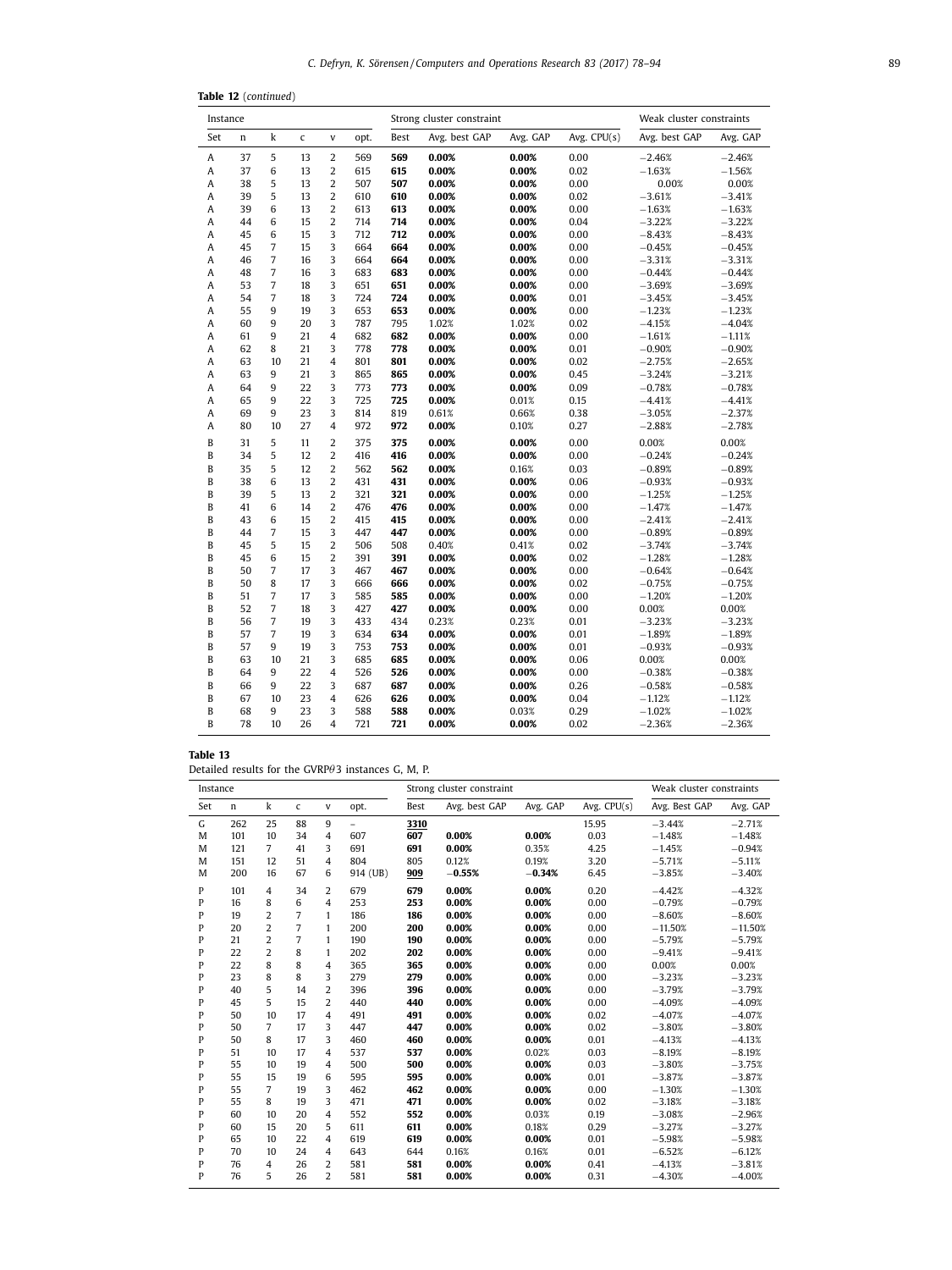**Table 14** Detailed results for the Golden instances 1–5, as provided by [Battarra](#page-16-0) et al. (2014).

| Instance |     |           |       |       | Strong cluster constraints |             |               | Weak cluster constraints |            |  |  |  |
|----------|-----|-----------|-------|-------|----------------------------|-------------|---------------|--------------------------|------------|--|--|--|
| Set      | n   | ${\bf N}$ | opt.  | Best  | Avg. best GAP(%)           | Avg. GAP(%) | Avg. $CPU(s)$ | Best diff.               | Avg. Diff. |  |  |  |
| Golden-1 | 241 | 17        | 4831  | 4862  | 0.64%                      | 1.19%       | 5.33          | $-3.39%$                 | $-2.38%$   |  |  |  |
| Golden-1 | 241 | 18        | 4847  | 4864  | 0.35%                      | 0.98%       | 4.68          | $-2.80%$                 | $-1.97%$   |  |  |  |
| Golden-1 | 241 | 19        | 4872  | 4889  | 0.35%                      | 1.24%       | 4.05          | $-2.92%$                 | $-2.41%$   |  |  |  |
| Golden-1 | 241 | 21        | 4889  | 4914  | 0.51%                      | 1.13%       | 5.65          | $-2.81%$                 | $-2.43%$   |  |  |  |
| Golden-1 | 241 | 22        | 4908  | 4950  | 0.86%                      | 1.20%       | 4.07          | $-4.36%$                 | $-3.21%$   |  |  |  |
| Golden-1 | 241 | 25        | 4899  | 4917  | 0.37%                      | 0.80%       | 3.72          | $-3.72%$                 | $-3.21%$   |  |  |  |
| Golden-1 | 241 | 27        | 4934  | 4952  | 0.36%                      | 0.67%       | 4.14          | $-4.81%$                 | $-3.70%$   |  |  |  |
| Golden-1 | 241 | 31        | 5050  | 5053  | 0.06%                      | 0.19%       | 5.21          | $-5.68%$                 | $-4.99%$   |  |  |  |
| Golden-1 | 241 | 35        | 5102  | 5116  | 0.27%                      | 0.54%       | 4.75          | $-7.74%$                 | $-6.81%$   |  |  |  |
| Golden-1 | 241 | 41        | 5097  | 5113  | 0.31%                      | 0.74%       | 4.85          | $-7.88%$                 | $-6.76%$   |  |  |  |
| Golden-1 | 241 | 49        | 5000  | 5039  | 0.78%                      | 1.35%       | 4.24          | $-7.32%$                 | $-5.43%$   |  |  |  |
| Golden-2 | 321 | 22        | 7716  | 7785  | 0.89%                      | 1.24%       | 6.19          | $-2.84%$                 | $-2.43%$   |  |  |  |
| Golden-2 | 321 | 23        | 7693  | 7768  | 0.97%                      | 1.36%       | 5.29          | $-2.79%$                 | $-2.43%$   |  |  |  |
| Golden-2 | 321 | 25        | 7668  | 7728  | 0.78%                      | 1.15%       | 5.79          | $-3.35%$                 | $-2.44%$   |  |  |  |
| Golden-2 | 321 | 27        | 7638  | 7705  | 0.88%                      | 1.23%       | 4.50          | $-2.92%$                 | $-2.39%$   |  |  |  |
| Golden-2 | 321 | 30        | 7617  | 7689  | 0.95%                      | 1.51%       | 5.51          | $-2.65%$                 | $-2.26%$   |  |  |  |
| Golden-2 | 321 | 33        | 7640  | 7705  | 0.85%                      | 1.24%       | 4.84          | $-3.04%$                 | $-2.70%$   |  |  |  |
| Golden-2 | 321 | 36        | 7643  | 7699  | 0.73%                      | 1.14%       | 3.62          | $-3.27%$                 | $-2.79%$   |  |  |  |
| Golden-2 | 321 | 41        | 7738  | 7781  | 0.56%                      | 1.16%       | 5.08          | $-4.25%$                 | $-3.46%$   |  |  |  |
| Golden-2 | 321 | 46        | 7861  | 7926  | 0.83%                      | 1.30%       | 4.43          | $-5.41%$                 | $-4.86%$   |  |  |  |
| Golden-2 | 321 | 54        | 7920  | 7989  | 0.87%                      | 1.28%       | 3.84          | $-6.28%$                 | $-5.62%$   |  |  |  |
| Golden-2 | 321 | 65        | 7892  | 7997  | 1.33%                      | 1.71%       | 5.45          | $-6.50%$                 | $-5.67%$   |  |  |  |
| Golden-3 | 401 | 27        | 10540 | 10662 | 1.16%                      | 1.80%       | 4.81          | $-2.56%$                 | $-2.17%$   |  |  |  |
| Golden-3 | 401 | 29        | 10504 | 10627 | 1.17%                      | 1.50%       | 5.33          | $-3.72%$                 | $-2.92%$   |  |  |  |
| Golden-3 | 401 | 31        | 10486 | 10616 | 1.24%                      | 1.48%       | 4.68          | $-3.23%$                 | $-2.79%$   |  |  |  |
| Golden-3 | 401 | 34        | 10465 | 10602 | 1.31%                      | 1.64%       | 5.18          | $-2.92%$                 | $-2.60%$   |  |  |  |
| Golden-3 | 401 | 37        | 10482 | 10605 | 1.17%                      | 1.66%       | 4.25          | $-3.30%$                 | $-2.75%$   |  |  |  |
| Golden-3 | 401 | 41        | 10501 | 10606 | 1.00%                      | 1.51%       | 4.87          | $-3.12%$                 | $-2.70%$   |  |  |  |
| Golden-3 | 401 | 45        | 10485 | 10649 | 1.56%                      | 1.78%       | 4.56          | $-3.73%$                 | $-2.98%$   |  |  |  |
| Golden-3 | 401 | 51        | 10583 | 10722 | 1.31%                      | 2.00%       | 4.46          | $-4.01%$                 | $-3.43%$   |  |  |  |
| Golden-3 | 401 | 58        | 10776 | 10905 | 1.20%                      | 1.71%       | 4.75          | $-5.09%$                 | $-4.48%$   |  |  |  |
| Golden-3 | 401 | 67        | 10797 | 10953 | 1.44%                      | 1.79%       | 4.51          | $-6.06%$                 | $-4.96%$   |  |  |  |
| Golden-3 | 401 | 81        | 10614 | 10756 | 1.34%                      | 1.91%       | 4.96          | $-4.14%$                 | $-3.44%$   |  |  |  |
| Golden-4 | 481 | 33        | 13598 | 13805 | 1.52%                      | 1.99%       | 5.07          | $-4.97%$                 | $-3.95%$   |  |  |  |
| Golden-4 | 481 | 35        | 13643 | 13795 | 1.11%                      | 1.89%       | 4.35          | $-4.28%$                 | $-3.71%$   |  |  |  |
| Golden-4 | 481 | 37        | 13520 | 13722 | 1.49%                      | 1.83%       | 5.32          | $-4.59%$                 | $-3.80%$   |  |  |  |
| Golden-4 | 481 | 41        | 13460 | 13618 | 1.17%                      | 1.91%       | 5.09          | $-4.46%$                 | $-3.52%$   |  |  |  |
| Golden-4 | 481 | 44        | 13568 | 13756 | 1.39%                      | 1.70%       | 5.25          | $-4.66%$                 | $-3.97%$   |  |  |  |
| Golden-4 | 481 | 49        | 13758 | 13968 | 1.53%                      | 2.10%       | 4.93          | $-5.98%$                 | $-5.19%$   |  |  |  |
| Golden-4 | 481 | 54        | 13760 | 13985 | 1.64%                      | 2.27%       | 5.62          | $-6.16%$                 | $-5.02%$   |  |  |  |
| Golden-4 | 481 | 61        | 13791 | 14045 | 1.84%                      | 2.25%       | 5.51          | $-6.09%$                 | $-4.98%$   |  |  |  |
| Golden-4 | 481 | 69        | 13966 | 14143 | 1.27%                      | 2.00%       | 4.31          | $-6.00%$                 | $-5.35%$   |  |  |  |
| Golden-4 | 481 | 81        | 13975 | 14167 | 1.37%                      | 2.13%       | 5.32          | $-6.58%$                 | $-5.75%$   |  |  |  |
| Golden-4 | 481 | 97        | 13775 | 13973 | 1.44%                      | 2.22%       | 3.50          | $-4.46%$                 | $-3.96%$   |  |  |  |
| Golden-5 | 201 | 14        | 7622  | 7652  | 0.39%                      | 0.74%       | 4.62          | $-7.08%$                 | $-6.39%$   |  |  |  |
| Golden-5 | 201 | 15        | 7424  | 7429  | 0.07%                      | 0.67%       | 4.52          | $-8.49%$                 | $-7.55%$   |  |  |  |
| Golden-5 | 201 | 16        | 7491  | 7491  | 0.00%                      | 0.30%       | 4.89          | $-8.92%$                 | $-8.00%$   |  |  |  |
| Golden-5 | 201 | 17        | 7434  | 7434  | 0.00%                      | 0.44%       | 4.81          | $-7.61%$                 | $-7.04%$   |  |  |  |
| Golden-5 | 201 | 19        | 7576  | 7576  | 0.00%                      | 0.08%       | 4.14          | $-7.23%$                 | $-6.69%$   |  |  |  |
| Golden-5 | 201 | 21        | 7596  | 7596  | 0.00%                      | 0.03%       | 4.59          | $-9.00%$                 | $-8.39%$   |  |  |  |
| Golden-5 | 201 | 23        | 7643  | 7643  | 0.00%                      | 0.24%       | 2.38          | $-11.33%$                | $-10.18%$  |  |  |  |
| Golden-5 | 201 | 26        | 7560  | 7566  | 0.08%                      | 0.21%       | 3.66          | $-11.12%$                | $-10.20%$  |  |  |  |
| Golden-5 | 201 | 29        | 7410  | 7410  | 0.00%                      | 0.04%       | 4.91          | $-8.99%$                 | $-8.11%$   |  |  |  |
| Golden-5 | 201 | 34        | 7429  | 7433  | 0.05%                      | 0.17%       | 5.28          | $-9.66%$                 | $-8.32%$   |  |  |  |
| Golden-5 | 201 | 41        | 7241  | 7251  | 0.14%                      | 0.25%       | 5.39          | $-9.20%$                 | $-8.11%$   |  |  |  |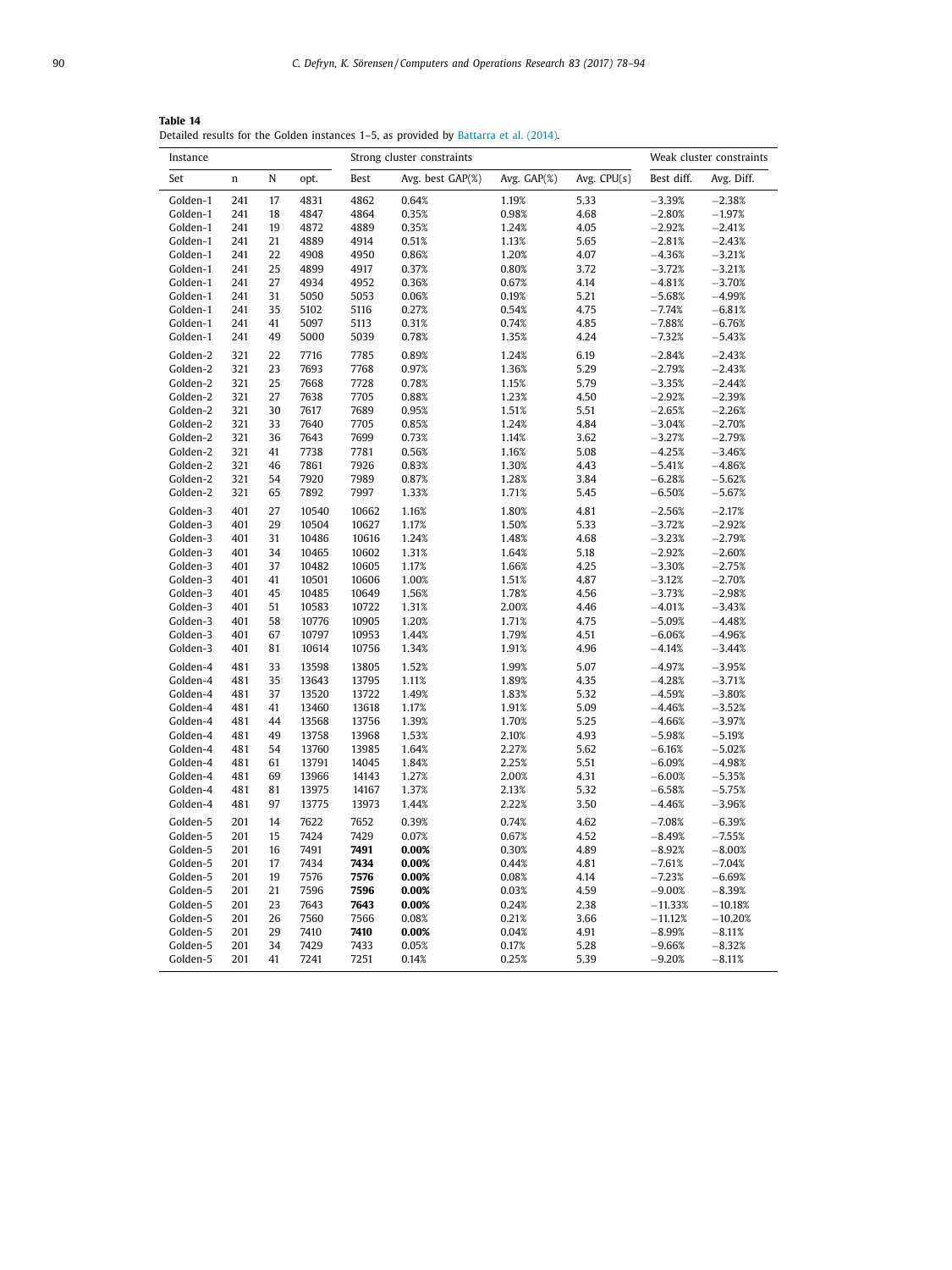| Table 15                                                                               |  |
|----------------------------------------------------------------------------------------|--|
| Detailed results for the Golden instances 6–10, as provided by Battarra et al. (2014). |  |

| Instance  |     |           |       |       | Strong cluster constraints | Weak cluster constraints |             |            |            |
|-----------|-----|-----------|-------|-------|----------------------------|--------------------------|-------------|------------|------------|
| Set       | n   | ${\bf N}$ | opt.  | Best  | Avg. best GAP(%)           | Avg. GAP(%)              | Avg. CPU(s) | Best diff. | Avg. Diff. |
| Golden-6  | 281 | 19        | 8624  | 8685  | 0.71%                      | 0.94%                    | 4.72        | $-5.62%$   | $-4.91%$   |
| Golden-6  | 281 | 21        | 8628  | 8661  | 0.38%                      | 0.73%                    | 5.04        | $-5.83%$   | $-4.38%$   |
| Golden-6  | 281 | 22        | 8646  | 8715  | 0.80%                      | 1.26%                    | 6.02        | $-5.96%$   | $-4.67%$   |
| Golden-6  | 281 | 24        | 8853  | 8905  | 0.59%                      | 1.04%                    | 3.59        | $-5.44%$   | $-4.63%$   |
| Golden-6  | 281 | 26        | 8910  | 8978  | 0.76%                      | 1.31%                    | 4.16        | $-6.32%$   | $-5.52%$   |
|           |     |           |       |       |                            |                          |             |            | $-6.08%$   |
| Golden-6  | 281 | 29        | 8936  | 9025  | 1.00%                      | 1.46%                    | 4.69        | $-6.98%$   |            |
| Golden-6  | 281 | 32        | 8891  | 8974  | 0.93%                      | 1.44%                    | 3.93        | $-7.62%$   | $-5.90%$   |
| Golden-6  | 281 | 36        | 8969  | 9011  | 0.47%                      | 0.82%                    | 4.89        | $-6.97%$   | $-6.36%$   |
| Golden-6  | 281 | 41        | 9028  | 9067  | 0.43%                      | 0.80%                    | 5.37        | $-7.30%$   | $-6.42%$   |
| Golden-6  | 281 | 47        | 8923  | 8996  | 0.82%                      | 1.37%                    | 2.99        | $-7.19%$   | $-6.10%$   |
| Golden-6  | 281 | 57        | 9028  | 9107  | 0.88%                      | 1.32%                    | 5.36        | $-7.09%$   | $-6.23%$   |
| Golden-7  | 361 | 25        | 9904  | 10021 | 1.18%                      | 1.68%                    | 4.32        | $-4.42%$   | $-3.72%$   |
| Golden-7  | 361 | 26        | 9888  | 10023 | 1.37%                      | 1.76%                    | 5.61        | $-4.42%$   | $-3.71%$   |
| Golden-7  | 361 | 28        | 9917  | 10056 | 1.40%                      | 1.84%                    | 5.39        | $-4.72%$   | $-4.02%$   |
| Golden-7  | 361 | 31        | 10021 | 10131 | 1.10%                      | 1.53%                    | 4.67        | $-3.99%$   | $-3.58%$   |
| Golden-7  | 361 | 33        | 10029 | 10161 | 1.32%                      | 1.57%                    | 5.07        | $-4.68%$   | $-4.02%$   |
| Golden-7  | 361 | 37        | 10131 | 10176 | 0.44%                      | 1.14%                    | 4.67        | $-4.93%$   | $-3.75%$   |
| Golden-7  | 361 | 41        | 10052 | 10119 | 0.67%                      | 1.27%                    | 4.94        | $-4.50%$   | $-3.61%$   |
| Golden-7  | 361 | 46        | 10080 | 10197 | 1.16%                      | 1.77%                    | 5.75        | $-5.44%$   | $-4.24%$   |
| Golden-7  | 361 | 52        | 10095 | 10201 | 1.05%                      | 1.61%                    | 4.40        | $-4.97%$   | $-4.10%$   |
| Golden-7  | 361 | 61        | 10096 | 10189 | 0.92%                      | 1.74%                    | 5.74        | $-4.67%$   | $-4.18%$   |
| Golden-7  | 361 | 73        | 10014 | 10095 | 0.81%                      | 1.52%                    | 4.70        | $-4.88%$   | $-3.57%$   |
| Golden-8  | 441 | 30        | 10866 | 11002 | 1.25%                      | 1.58%                    | 4.86        | $-3.19%$   | $-2.45%$   |
| Golden-8  | 441 | 32        | 10831 | 10943 | 1.03%                      | 1.73%                    | 5.82        | $-2.77%$   | $-2.07%$   |
| Golden-8  | 441 | 34        | 10847 | 10963 | 1.07%                      | 1.68%                    | 5.33        | $-2.56%$   | $-2.04%$   |
|           | 441 | 37        |       |       |                            |                          | 5.06        |            | $-2.59%$   |
| Golden-8  |     |           | 10859 | 11010 | 1.39%                      | 1.95%                    |             | $-3.18%$   |            |
| Golden-8  | 441 | 41        | 10934 | 11088 | 1.41%                      | 1.79%                    | 5.94        | $-3.57%$   | $-3.02%$   |
| Golden-8  | 441 | 45        | 10960 | 11103 | 1.30%                      | 1.60%                    | 4.48        | $-3.93%$   | $-3.00%$   |
| Golden-8  | 441 | 49        | 11042 | 11177 | 1.22%                      | 1.61%                    | 4.81        | $-3.98%$   | $-3.34%$   |
| Golden-8  | 441 | 56        | 11194 | 11350 | 1.39%                      | 1.86%                    | 4.86        | $-5.50%$   | $-4.48%$   |
| Golden-8  | 441 | 63        | 11252 | 11412 | 1.42%                      | 1.76%                    | 4.64        | $-5.83%$   | $-4.51%$   |
| Golden-8  | 441 | 74        | 11321 | 11462 | 1.25%                      | 2.09%                    | 4.50        | $-6.17%$   | $-4.84%$   |
| Golden-8  | 441 | 89        | 11209 | 11409 | 1.78%                      | 2.45%                    | 5.08        | $-6.09%$   | $-4.74%$   |
| Golden-9  | 256 | 18        | 300   | 304   | 1.33%                      | 1.77%                    | 4.62        | $-5.26%$   | $-4.18%$   |
| Golden-9  | 256 | 19        | 299   | 304   | 1.67%                      | 1.96%                    | 3.67        | $-5.59%$   | $-3.98%$   |
| Golden-9  | 256 | 20        | 296   | 298   | 0.68%                      | 1.59%                    | 3.09        | $-3.69%$   | $-2.67%$   |
| Golden-9  | 256 | 22        | 290   | 295   | 1.72%                      | 2.45%                    | 3.98        | $-3.39%$   | $-2.85%$   |
| Golden-9  | 256 | 24        | 290   | 295   | 1.72%                      | 2.48%                    | 3.84        | $-3.73%$   | $-2.78%$   |
| Golden-9  | 256 | 26        | 288   | 293   | 1.74%                      | 2.20%                    | 5.29        | $-3.41%$   | $-2.92%$   |
| Golden-9  | 256 | 29        | 292   | 297   | 1.71%                      | 2.40%                    | 3.21        | $-5.39%$   | $-4.09%$   |
| Golden-9  | 256 | 32        | 297   | 300   | 1.01%                      | 1.58%                    | 4.38        | $-6.67%$   | $-5.02%$   |
| Golden-9  | 256 | 37        | 294   | 296   | 0.68%                      | 1.55%                    | 3.31        | $-5.41%$   | $-3.89%$   |
| Golden-9  | 256 | 43        | 295   | 300   | 1.69%                      | 2.36%                    | 2.97        | $-6.33%$   | $-5.27%$   |
| Golden-9  | 256 | 52        | 296   | 298   | 0.68%                      | 2.50%                    | 4.30        | $-6.38%$   | $-5.05%$   |
| Golden-10 | 324 | 22        | 367   | 369   | 0.54%                      | 1.20%                    | 2.41        | $-3.25%$   | $-1.88%$   |
| Golden-10 | 324 | 24        | 361   | 361   | 0.00%                      | 0.43%                    | 5.03        | $-1.94%$   | $-0.83%$   |
| Golden-10 | 324 | 25        | 359   | 360   | 0.28%                      | 0.88%                    | 3.75        | $-1.11%$   | $-0.58%$   |
| Golden-10 | 324 | 27        | 361   | 363   | 0.55%                      | 1.65%                    | 3.53        | $-1.65%$   | $-1.17%$   |
| Golden-10 | 324 | 30        | 367   | 371   | 1.09%                      | 1.58%                    | 4.31        | $-3.77%$   | $-2.87%$   |
|           |     |           |       |       |                            |                          |             |            |            |
| Golden-10 | 324 | 33        | 373   | 378   | 1.34%                      | 2.25%                    | 2.51        | $-5.82%$   | $-4.80%$   |
| Golden-10 | 324 | 36        | 385   | 391   | 1.56%                      | 2.04%                    | 4.22        | $-8.70%$   | $-7.43%$   |
| Golden-10 | 324 | 41        | 400   | 403   | 0.75%                      | 1.44%                    | 4.72        | $-9.93%$   | $-9.09%$   |
| Golden-10 | 324 | 47        | 398   | 402   | 1.01%                      | 1.58%                    | 4.65        | $-10.45%$  | $-9.38%$   |
| Golden-10 | 324 | 54        | 393   | 397   | 1.02%                      | 1.95%                    | 3.92        | $-10.08%$  | $-8.66%$   |
| Golden-10 | 324 | 65        | 387   | 395   | 2.07%                      | 2.70%                    | 3.64        | $-10.38%$  | $-8.09%$   |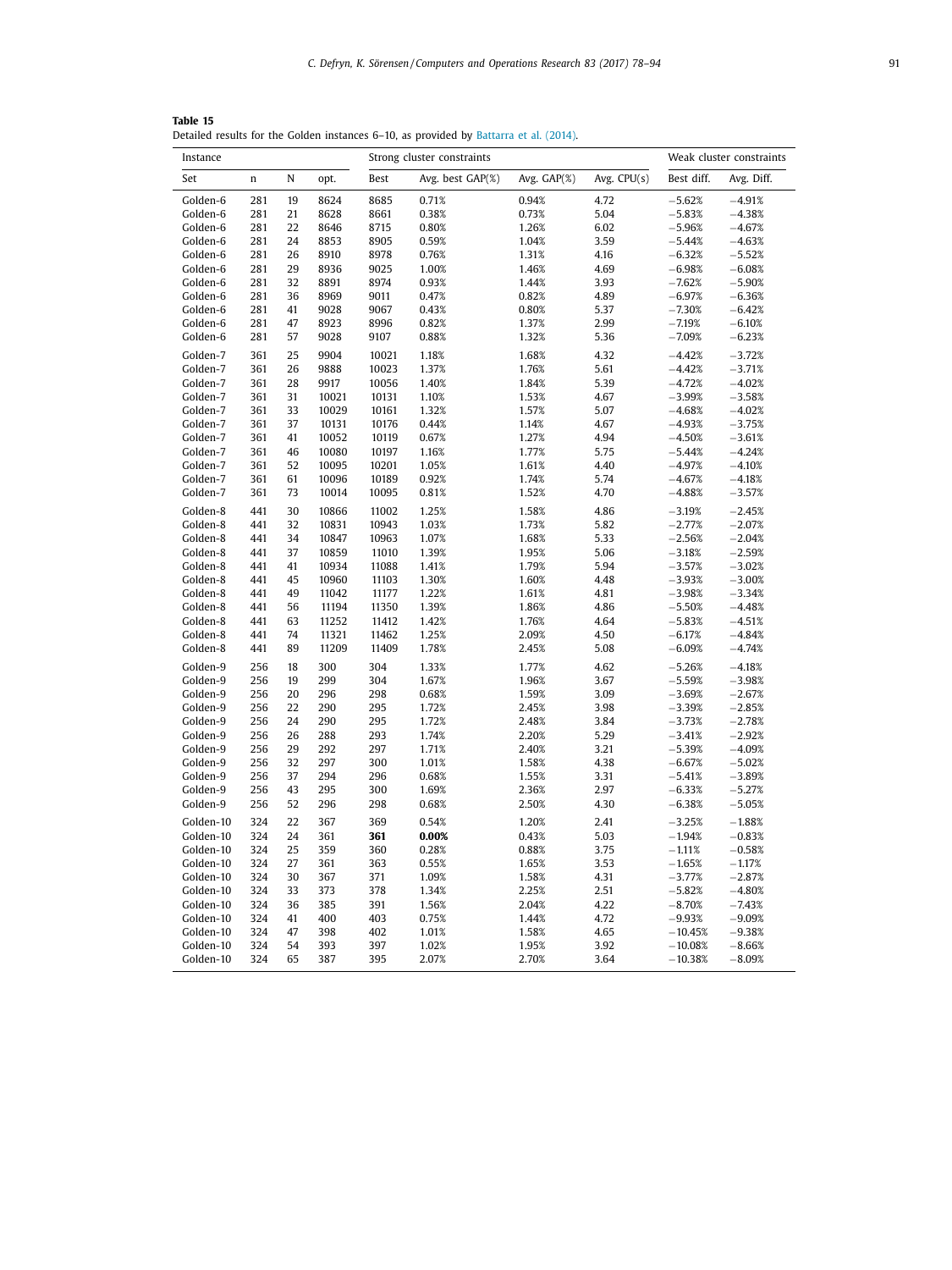**Table 16** Detailed results for the Golden instances 11–15, as provided by [Battarra](#page-16-0) et al. (2014).

| Instance               |             |          |            |            | Strong cluster constraints |             |              | Weak cluster constraints |            |  |  |  |
|------------------------|-------------|----------|------------|------------|----------------------------|-------------|--------------|--------------------------|------------|--|--|--|
| Set                    | $\mathbf n$ | N        | opt.       | Best       | Avg. best $GAP(\%)$        | Avg. GAP(%) | Avg. CPU(s)  | Best diff.               | Avg. Diff. |  |  |  |
| Golden-11              | 400         | 27       | 457        | 464        | 1.53%                      | 1.76%       | 3.58         | $-3.66%$                 | $-2.73%$   |  |  |  |
| Golden-11              | 400         | 29       | 455        | 463        | 1.76%                      | 2.38%       | 3.58         | $-3.46%$                 | $-2.71%$   |  |  |  |
| Golden-11              | 400         | 31       | 455        | 464        | 1.98%                      | 2.59%       | 5.29         | $-3.66%$                 | $-2.66%$   |  |  |  |
| Golden-11              | 400         | 34       | 455        | 462        | 1.54%                      | 2.21%       | 4.23         | $-4.55%$                 | $-3.19%$   |  |  |  |
| Golden-11              | 400         | 37       | 459        | 469        | 2.18%                      | 2.68%       | 4.65         | $-5.33%$                 | $-4.08%$   |  |  |  |
| Golden-11              | 400         | 40       | 461        | 467        | 1.30%                      | 2.25%       | 3.87         | $-4.93%$                 | $-3.88%$   |  |  |  |
| Golden-11              | 400         | 45       | 462        | 470        | 1.73%                      | 2.54%       | 4.69         | $-5.96%$                 | $-4.66%$   |  |  |  |
| Golden-11              | 400         | 50       | 458        | 467        | 1.97%                      | 2.90%       | 4.81         | $-5.35%$                 | $-3.74%$   |  |  |  |
| Golden-11              | 400         | 58       | 456        | 468        | 2.63%                      | 3.30%       | 4.64         | $-4.91%$                 | $-3.84%$   |  |  |  |
| Golden-11              | 400         | 67       | 454        | 469        | 3.30%                      | 4.13%       | 4.20         | $-4.90%$                 | $-3.57%$   |  |  |  |
| Golden-11              | 400         | 80       | 451        | 468        | 3.77%                      | 4.71%       | 3.87         | $-4.70%$                 | $-3.26%$   |  |  |  |
| Golden-12              | 484         | 33       | 535        | 545        | 1.87%                      | 2.50%       | 4.38         | $-2.94%$                 | $-1.59%$   |  |  |  |
| Golden-12              | 484         | 35       | 537        | 547        | 1.86%                      | 2.50%       | 3.40         | $-2.93%$                 | $-1.86%$   |  |  |  |
| Golden-12              | 484         | 38       | 535        | 547        | 2.24%                      | 3.39%       | 4.15         | $-2.93%$                 | $-1.37%$   |  |  |  |
| Golden-12              | 484         | 41       | 537        | 550        | 2.42%                      | 3.66%       | 3.67         | $-3.27%$                 | $-1.87%$   |  |  |  |
| Golden-12              | 484         | 44       | 535        | 552        | 3.18%                      | 4.02%       | 4.11         | $-3.99%$                 | $-2.23%$   |  |  |  |
| Golden-12              | 484         | 49       | 533        | 550        | 3.19%                      | 3.96%       | 4.01         | $-2.00%$                 | $-1.09%$   |  |  |  |
| Golden-12              | 484         | 54       | 535        | 551        | 2.99%                      | 3.83%       | 4.74         | $-2.54%$                 | $-1.11%$   |  |  |  |
| Golden-12              | 484         | 61       | 538        | 552        | 2.60%                      | 3.67%       | 4.16         | $-2.36%$                 | $-1.24%$   |  |  |  |
| Golden-12              | 484         | 70       | 546        | 552        | 1.10%                      | 1.83%       | 3.76         | $-2.54%$                 | $-1.19%$   |  |  |  |
| Golden-12              | 484         | 81       | 546        | 557        | 2.01%                      | 2.79%       | 4.52         | $-3.23%$                 | $-1.71%$   |  |  |  |
| Golden-12              | 484         | 97       | 560        | 566        | 1.07%                      | 2.07%       | 3.98         | $-3.89%$                 | $-2.71%$   |  |  |  |
| Golden-13              | 253         | 17       | 552        | 553        | 0.18%                      | 0.57%       | 4.43         | $-2.71%$                 | $-1.98%$   |  |  |  |
| Golden-13              | 253         | 19       | 549        | 552        | 0.55%                      | 0.77%       | 4.79         | $-3.99%$                 | $-3.28%$   |  |  |  |
| Golden-13              | 253         | 20       | 548        | 549        | 0.18%                      | 0.60%       | 4.84         | $-3.28%$                 | $-2.98%$   |  |  |  |
| Golden-13              | 253         | 22       | 548        | 549        | 0.18%                      | 0.74%       | 2.80         | $-3.46%$                 | $-2.86%$   |  |  |  |
| Golden-13              | 253         | 23       | 548        | 551        | 0.55%                      | 0.78%       | 3.73         | $-3.99%$                 | $-3.42%$   |  |  |  |
| Golden-13              | 253         | 26       | 542        | 544        | 0.37%                      | 0.62%       | 3.69         | $-2.76%$                 | $-2.30%$   |  |  |  |
| Golden-13              | 253         | 29       | 540        | 543        | 0.56%                      | 0.77%       | 3.64         | $-2.58%$                 | $-2.00%$   |  |  |  |
| Golden-13              | 253         | 32       | 543        | 545        | 0.37%                      | 0.69%       | 4.75         | $-2.94%$                 | $-2.19%$   |  |  |  |
| Golden-13              | 253         | 37       | 545        | 550        | 0.92%                      | 1.21%       | 3.84         | $-3.45%$                 | $-2.84%$   |  |  |  |
| Golden-13              | 253         | 43       | 553        | 559        | 1.08%                      | 1.52%       | 3.24         | $-4.83%$                 | $-4.43%$   |  |  |  |
| Golden-13              | 253         | 51       | 560        | 565        | 0.89%                      | 1.44%       | 3.90         | $-5.84%$                 | $-5.13%$   |  |  |  |
| Golden-14              | 321         | 22       | 692        | 698        | 0.87%                      | 1.23%       | 4.23         | $-2.72%$                 | $-2.25%$   |  |  |  |
| Golden-14              | 321         | 23       | 688        | 692        | 0.58%                      | 1.02%       | 4.27         | $-2.46%$                 | $-2.08%$   |  |  |  |
| Golden-14              | 321         | 25       | 678        | 683        | 0.74%                      | 1.07%       | 3.87         | $-2.05%$                 | $-1.46%$   |  |  |  |
| Golden-14              | 321         | 27       | 676        | 683        | 1.04%                      | 1.45%       | 4.35         | $-1.90%$                 | $-1.62%$   |  |  |  |
| Golden-14              | 321         | 30       | 678        | 684        | 0.88%                      | 1.47%       | 3.94         | $-2.05%$                 | $-1.62%$   |  |  |  |
| Golden-14              | 321         | 33       | 682        | 687        | 0.73%                      | 1.20%       | 3.68         | $-2.18%$                 | $-1.94%$   |  |  |  |
| Golden-14              | 321         | 36       | 687        | 689        | 0.29%                      | 1.16%       | 3.35         | $-3.05%$                 | $-2.26%$   |  |  |  |
| Golden-14              | 321         | 41       | 690        | 695        | 0.72%                      | 1.17%       | 5.46         | $-3.88%$                 | $-2.93%$   |  |  |  |
| Golden-14              | 321         | 46       | 694        | 699        | 0.72%                      | 1.44%       | 3.99         | $-3.29%$                 | $-2.72%$   |  |  |  |
| Golden-14              | 321         | 54       | 699        | 706        | 1.00%                      | 1.58%       | 3.83         | $-4.53%$                 | $-3.46%$   |  |  |  |
| Golden-14              | 321         | 65       | 703        | 713        | 1.42%                      | 1.74%       | 3.55         | $-4.77%$                 | $-4.03%$   |  |  |  |
| Golden-15              | 397         | 27       | 842        | 850        | 0.95%                      | 1.53%       | 5.14         | $-2.94%$                 | $-2.01%$   |  |  |  |
| Golden-15              | 397         | 29       | 843        | 854        | 1.30%                      | 1.64%       | 5.01         | $-3.40%$                 | $-2.51%$   |  |  |  |
| Golden-15              | 397         | 31       | 837        | 846        | 1.08%                      | 1.62%       | 4.64         | $-2.36%$                 | $-1.59%$   |  |  |  |
| Golden-15              | 397         | 34       | 838        | 851        | 1.55%                      | 2.05%       | 3.95         | $-2.94%$                 | $-2.30%$   |  |  |  |
| Golden-15              | 397         | 37       | 845        | 858        | 1.54%                      | 1.99%       | 4.09         | $-3.73%$                 | $-3.01%$   |  |  |  |
| Golden-15              | 397         | 40       | 849        | 859        | 1.18%                      | 1.60%       | 2.90         | $-3.38%$                 | $-2.81%$   |  |  |  |
| Golden-15              | 397         | 45       | 853        | 864        | 1.29%                      | 1.50%       | 4.39         | $-3.47%$                 | $-2.80%$   |  |  |  |
| Golden-15              | 397         | 50       | 851        | 863        | 1.41%                      | 1.77%       | 3.04         | $-2.78%$                 | $-2.47%$   |  |  |  |
| Golden-15              | 397<br>397  | 57       | 850        | 859        | 1.06%                      | 1.84%       | 3.98         | $-2.44%$                 | $-1.82%$   |  |  |  |
| Golden-15<br>Golden-15 | 397         | 67<br>80 | 855<br>857 | 870<br>874 | 1.75%<br>1.98%             | 2.26%       | 3.74<br>3.32 | $-3.45%$                 | $-2.55%$   |  |  |  |
|                        |             |          |            |            |                            | 2.51%       |              | $-3.55%$                 | $-2.64%$   |  |  |  |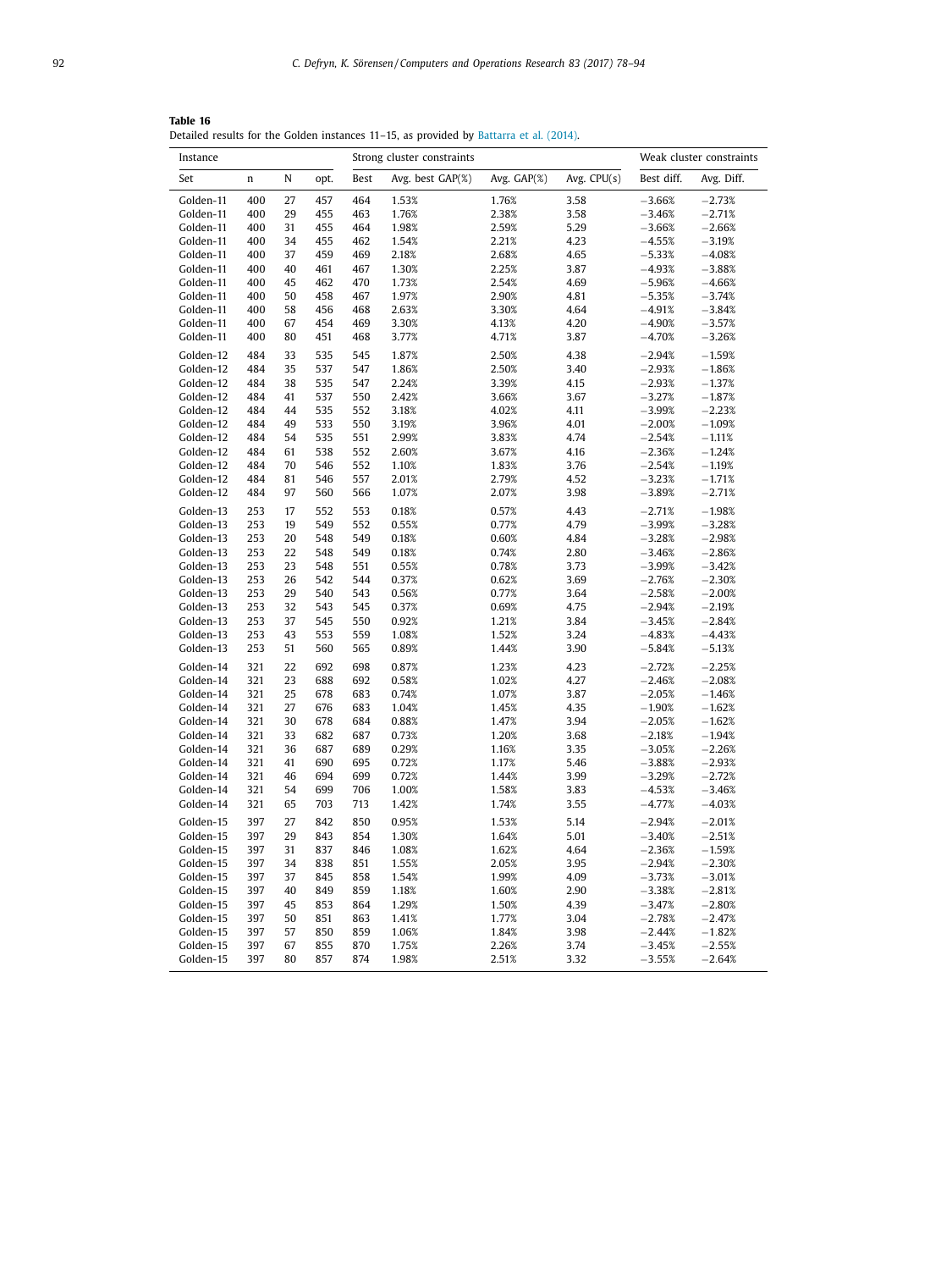<span id="page-16-0"></span>

| Instance  |     |    |      |      | Strong cluster constraints |             | Weak cluster constraints |            |            |
|-----------|-----|----|------|------|----------------------------|-------------|--------------------------|------------|------------|
| Set       | n   | N  | opt. | Best | Avg. best GAP(%)           | Avg. GAP(%) | Avg. CPU(s)              | Best diff. | Avg. Diff. |
| Golden-16 | 481 | 35 | 1028 | 1038 | 0.97%                      | 1.31%       | 4.24                     | $-2.60%$   | $-1.89%$   |
| Golden-16 | 481 | 37 | 1028 | 1037 | 0.88%                      | 1.21%       | 3.66                     | $-2.89%$   | $-1.96%$   |
| Golden-16 | 481 | 41 | 1032 | 1039 | 0.68%                      | 1.31%       | 4.43                     | $-2.50%$   | $-1.74%$   |
| Golden-16 | 481 | 44 | 1028 | 1042 | 1.36%                      | 1.71%       | 4.53                     | $-2.30%$   | $-1.77%$   |
| Golden-16 | 481 | 49 | 1031 | 1044 | 1.26%                      | 1.66%       | 5.56                     | $-2.87%$   | $-2.20%$   |
| Golden-16 | 481 | 54 | 1022 | 1038 | 1.57%                      | 1.91%       | 4.39                     | $-2.50%$   | $-2.13%$   |
| Golden-16 | 481 | 61 | 1013 | 1035 | 2.17%                      | 2.58%       | 3.85                     | $-2.22%$   | $-1.74%$   |
| Golden-16 | 481 | 69 | 1012 | 1035 | 2.27%                      | 2.60%       | 3.86                     | $-2.03%$   | $-1.65%$   |
| Golden-16 | 481 | 81 | 1018 | 1043 | 2.46%                      | 3.06%       | 2.93                     | $-2.49%$   | $-1.62%$   |
| Golden-16 | 481 | 97 | 1018 | 1048 | 2.95%                      | 3.47%       | 3.16                     | $-2.48%$   | $-1.72%$   |
| Golden-17 | 241 | 17 | 418  | 421  | 0.72%                      | 1.16%       | 3.44                     | $-7.13%$   | $-6.48%$   |
| Golden-17 | 241 | 18 | 419  | 421  | 0.48%                      | 0.95%       | 2.77                     | $-6.89%$   | $-6.41%$   |
| Golden-17 | 241 | 19 | 422  | 424  | 0.47%                      | 0.78%       | 5.01                     | $-7.55%$   | $-7.09%$   |
| Golden-17 | 241 | 21 | 425  | 427  | 0.47%                      | 0.91%       | 3.68                     | $-8.67%$   | $-7.85%$   |
| Golden-17 | 241 | 22 | 424  | 426  | 0.47%                      | 0.91%       | 4.59                     | $-8.22%$   | $-7.69%$   |
| Golden-17 | 241 | 25 | 418  | 421  | 0.72%                      | 1.04%       | 3.70                     | $-7.84%$   | $-7.54%$   |
| Golden-17 | 241 | 27 | 414  | 416  | 0.48%                      | 0.79%       | 2.29                     | $-7.21%$   | $-6.36%$   |
| Golden-17 | 241 | 31 | 421  | 422  | 0.24%                      | 0.61%       | 2.33                     | $-5.45%$   | $-4.62%$   |
| Golden-17 | 241 | 35 | 417  | 418  | 0.24%                      | 0.49%       | 3.34                     | $-4.55%$   | $-4.04%$   |
| Golden-17 | 241 | 41 | 412  | 412  | 0.00%                      | 0.39%       | 4.96                     | $-3.40%$   | $-2.71%$   |
| Golden-17 | 241 | 49 | 414  | 416  | 0.48%                      | 0.79%       | 3.45                     | $-4.81%$   | $-4.07%$   |
| Golden-18 | 301 | 21 | 592  | 599  | 1.18%                      | 1.60%       | 4.13                     | $-4.34%$   | $-3.06%$   |
| Golden-18 | 301 | 22 | 594  | 602  | 1.35%                      | 1.61%       | 4.89                     | $-3.99%$   | $-3.47%$   |
| Golden-18 | 301 | 24 | 592  | 601  | 1.52%                      | 1.73%       | 5.09                     | $-4.49%$   | $-3.23%$   |
| Golden-18 | 301 | 26 | 590  | 595  | 0.85%                      | 1.54%       | 3.41                     | $-3.19%$   | $-2.31%$   |
| Golden-18 | 301 | 28 | 577  | 582  | 0.87%                      | 1.33%       | 4.42                     | $-2.23%$   | $-1.65%$   |
| Golden-18 | 301 | 31 | 578  | 583  | 0.87%                      | 1.18%       | 4.09                     | $-2.92%$   | $-2.04%$   |
| Golden-18 | 301 | 34 | 582  | 585  | 0.52%                      | 1.05%       | 4.38                     | $-2.91%$   | $-2.56%$   |
| Golden-18 | 301 | 38 | 586  | 592  | 1.02%                      | 1.48%       | 2.32                     | $-3.89%$   | $-3.45%$   |
| Golden-18 | 301 | 43 | 594  | 599  | 0.84%                      | 1.33%       | 4.50                     | $-4.34%$   | $-3.80%$   |
| Golden-18 | 301 | 51 | 601  | 605  | 0.67%                      | 1.18%       | 3.29                     | $-4.96%$   | $-4.45%$   |
| Golden-18 | 301 | 61 | 599  | 602  | 0.50%                      | 1.17%       | 3.73                     | $-4.65%$   | $-4.01%$   |
| Golden-19 | 361 | 25 | 925  | 936  | 1.19%                      | 1.55%       | 5.06                     | $-3.85%$   | $-3.16%$   |
| Golden-19 | 361 | 26 | 924  | 935  | 1.19%                      | 1.63%       | 4.84                     | $-3.21%$   | $-2.84%$   |
| Golden-19 | 361 | 28 | 808  | 818  | 1.24%                      | 1.63%       | 4.36                     | $-6.60%$   | $-5.79%$   |
| Golden-19 | 361 | 31 | 811  | 822  | 1.36%                      | 1.61%       | 4.41                     | $-7.30%$   | $-6.65%$   |
| Golden-19 | 361 | 33 | 797  | 806  | 1.13%                      | 1.66%       | 4.96                     | $-6.58%$   | $-6.18%$   |
| Golden-19 | 361 | 37 | 799  | 809  | 1.25%                      | 1.55%       | 4.51                     | $-6.30%$   | $-5.77%$   |
| Golden-19 | 361 | 41 | 789  | 796  | 0.89%                      | 1.27%       | 4.03                     | $-5.40%$   | $-4.79%$   |
| Golden-19 | 361 | 46 | 788  | 794  | 0.76%                      | 1.08%       | 3.13                     | $-5.29%$   | $-4.38%$   |
| Golden-19 | 361 | 52 | 800  | 807  | 0.88%                      | 1.30%       | 3.43                     | $-6.57%$   | $-5.59%$   |
| Golden-19 | 361 | 61 | 807  | 812  | 0.62%                      | 1.13%       | 3.09                     | $-6.03%$   | $-5.40%$   |
| Golden-19 | 361 | 73 | 810  | 814  | 0.49%                      | 1.33%       | 3.00                     | $-6.27%$   | $-5.52%$   |
| Golden-20 | 421 | 29 | 1220 | 1231 | 0.90%                      | 1.32%       | 4.78                     | $-1.79%$   | $-1.49%$   |
| Golden-20 | 421 | 31 | 1232 | 1239 | 0.57%                      | 1.14%       | 4.30                     | $-1.53%$   | $-1.12%$   |
| Golden-20 | 421 | 33 | 1208 | 1219 | 0.91%                      | 1.30%       | 4.37                     | $-1.39%$   | $-1.00%$   |
| Golden-20 | 421 | 36 | 1059 | 1073 | 1.32%                      | 1.76%       | 5.44                     | $-3.73%$   | $-2.71%$   |
| Golden-20 | 421 | 39 | 1052 | 1063 | 1.05%                      | 1.39%       | 5.13                     | $-3.57%$   | $-3.07%$   |
| Golden-20 | 421 | 43 | 1052 | 1062 | 0.95%                      | 1.46%       | 3.37                     | $-4.24%$   | $-3.23%$   |
| Golden-20 | 421 | 47 | 1053 | 1065 | 1.14%                      | 1.55%       | 3.90                     | $-3.94%$   | $-3.27%$   |
| Golden-20 | 421 | 53 | 1058 | 1071 | 1.23%                      | 1.94%       | 3.41                     | $-4.58%$   | $-3.79%$   |
| Golden-20 | 421 | 61 | 1058 | 1072 | 1.32%                      | 1.95%       | 3.82                     | $-4.76%$   | $-3.61%$   |
| Golden-20 | 421 | 71 | 1059 | 1076 | 1.61%                      | 2.01%       | 2.80                     | $-4.74%$   | $-3.81%$   |
| Golden-20 | 421 | 85 | 1049 | 1062 | 1.24%                      | 1.98%       | 4.38                     | $-4.14%$   | $-2.74%$   |

#### **References**

- Applegate, D., Bixby, R., Chvatal, V., Cook, W., 2006. Concorde tsp solver.
- [Barthélemy,](http://refhub.elsevier.com/S0305-0548(17)30036-9/sbref0001) T., 2012. A [Bi-Objective](http://refhub.elsevier.com/S0305-0548(17)30036-9/sbref0001) Inventory Routing Problem with Periodic and Clustered Deliveries. Master's thesis, Universit de Nantes, France Ph.D. thesis.
- [Barthélemy,](http://refhub.elsevier.com/S0305-0548(17)30036-9/sbref0002) T., [Rossi,](http://refhub.elsevier.com/S0305-0548(17)30036-9/sbref0002) A., [Sevaux,](http://refhub.elsevier.com/S0305-0548(17)30036-9/sbref0002) M., [Sörensen,](http://refhub.elsevier.com/S0305-0548(17)30036-9/sbref0002) K., et [al.,](http://refhub.elsevier.com/S0305-0548(17)30036-9/sbref0002) 2010. Metaheuristic approach for the clustered VRP. EU/MEeting: 10th Anniversary of the Metaheuristics [Community-Université de](http://refhub.elsevier.com/S0305-0548(17)30036-9/sbref0002) Bretagne Sud, France.
- [Battarra,](http://refhub.elsevier.com/S0305-0548(17)30036-9/sbref0003) M., Erdoğan, G., [Vigo,](http://refhub.elsevier.com/S0305-0548(17)30036-9/sbref0003) D., 2014. Exact [algorithms](http://refhub.elsevier.com/S0305-0548(17)30036-9/sbref0003) for the clustered vehicle routing problem. Oper. Res. 62 (1), 58–71.
- [Bektas,](http://refhub.elsevier.com/S0305-0548(17)30036-9/sbref0004) T., Erdoğan, G., [Røpke,](http://refhub.elsevier.com/S0305-0548(17)30036-9/sbref0004) S., 2011. Formulations and [branch-and-cut](http://refhub.elsevier.com/S0305-0548(17)30036-9/sbref0004) algorithms for the generalized vehicle routing problem. Trans. Sci. 45 (3), 299–316.
- [Chisman,](http://refhub.elsevier.com/S0305-0548(17)30036-9/sbref0005) J.A., 1975. The clustered traveling [salesman](http://refhub.elsevier.com/S0305-0548(17)30036-9/sbref0005) problem. Comput. Oper. Res. 2 (2), 115–119.
- [Dantzig,](http://refhub.elsevier.com/S0305-0548(17)30036-9/sbref0006) G.B., [Ramser,](http://refhub.elsevier.com/S0305-0548(17)30036-9/sbref0006) J.H., 1959. The truck [dispatching](http://refhub.elsevier.com/S0305-0548(17)30036-9/sbref0006) problem. Manage. Sci. 6 (1), 80–91.

[Defryn,](http://refhub.elsevier.com/S0305-0548(17)30036-9/sbref0007) C., [Sörensen,](http://refhub.elsevier.com/S0305-0548(17)30036-9/sbref0007) K., 2015. A Two-Level Variable [Neighbourhood](http://refhub.elsevier.com/S0305-0548(17)30036-9/sbref0007) Search for

the Euclidean Clustered Vehicle Routing Problem. Research paper. University of Antwerp, Faculty of Applied [Economics.](http://refhub.elsevier.com/S0305-0548(17)30036-9/sbref0007)

- [Ding,](http://refhub.elsevier.com/S0305-0548(17)30036-9/sbref0008) C., [Cheng,](http://refhub.elsevier.com/S0305-0548(17)30036-9/sbref0008) Y., [He,](http://refhub.elsevier.com/S0305-0548(17)30036-9/sbref0008) M., 2007. Two-level genetic algorithm for clustered traveling salesman problem with [application](http://refhub.elsevier.com/S0305-0548(17)30036-9/sbref0008) in large-scale TSPs. Tsinghua Sci. Technol. 12 (4), 459–465.
- [Expósito-Izquierdo,](http://refhub.elsevier.com/S0305-0548(17)30036-9/sbref0009) C., [Rossi,](http://refhub.elsevier.com/S0305-0548(17)30036-9/sbref0009) A., [Sevaux,](http://refhub.elsevier.com/S0305-0548(17)30036-9/sbref0009) M., 2016. A two-level solution approach to solve the clustered capacitated vehicle routing problem. Comput. Ind. Eng. 91, 274–289.
- [Fleszar,](http://refhub.elsevier.com/S0305-0548(17)30036-9/sbref0010) K., [Hindi,](http://refhub.elsevier.com/S0305-0548(17)30036-9/sbref0010) K.S., 2002. New heuristics for [one-dimensional](http://refhub.elsevier.com/S0305-0548(17)30036-9/sbref0010) bin-packing. Comput. Oper. Res. 29 (7), 821–839.
- [Garey,](http://refhub.elsevier.com/S0305-0548(17)30036-9/sbref0011) M.R., [Johnson,](http://refhub.elsevier.com/S0305-0548(17)30036-9/sbref0011) D.S., 1978. ["Strong" NP-Completeness](http://refhub.elsevier.com/S0305-0548(17)30036-9/sbref0011) results: motivation, examples, and implications. J. ACM (JACM) 25 (3), 499–508.
- [Ghiani,](http://refhub.elsevier.com/S0305-0548(17)30036-9/sbref0012) G., [Improta,](http://refhub.elsevier.com/S0305-0548(17)30036-9/sbref0012) G., 2000. An efficient [transformation](http://refhub.elsevier.com/S0305-0548(17)30036-9/sbref0012) of the generalized vehicle routing problem. Eur. J. Oper. Res. 122 (1), 11–17.
- [Golden,](http://refhub.elsevier.com/S0305-0548(17)30036-9/sbref0013) B.L., [Wasil,](http://refhub.elsevier.com/S0305-0548(17)30036-9/sbref0013) E.A., [Kelly,](http://refhub.elsevier.com/S0305-0548(17)30036-9/sbref0013) J.P., [Chao,](http://refhub.elsevier.com/S0305-0548(17)30036-9/sbref0013) I.-M., 1998. The impact of [metaheuristics](http://refhub.elsevier.com/S0305-0548(17)30036-9/sbref0013) on solving the vehicle routing problem: Algorithms, problem sets, and computational results. In: Fleet management and logistics. Springer, pp. 33–56.